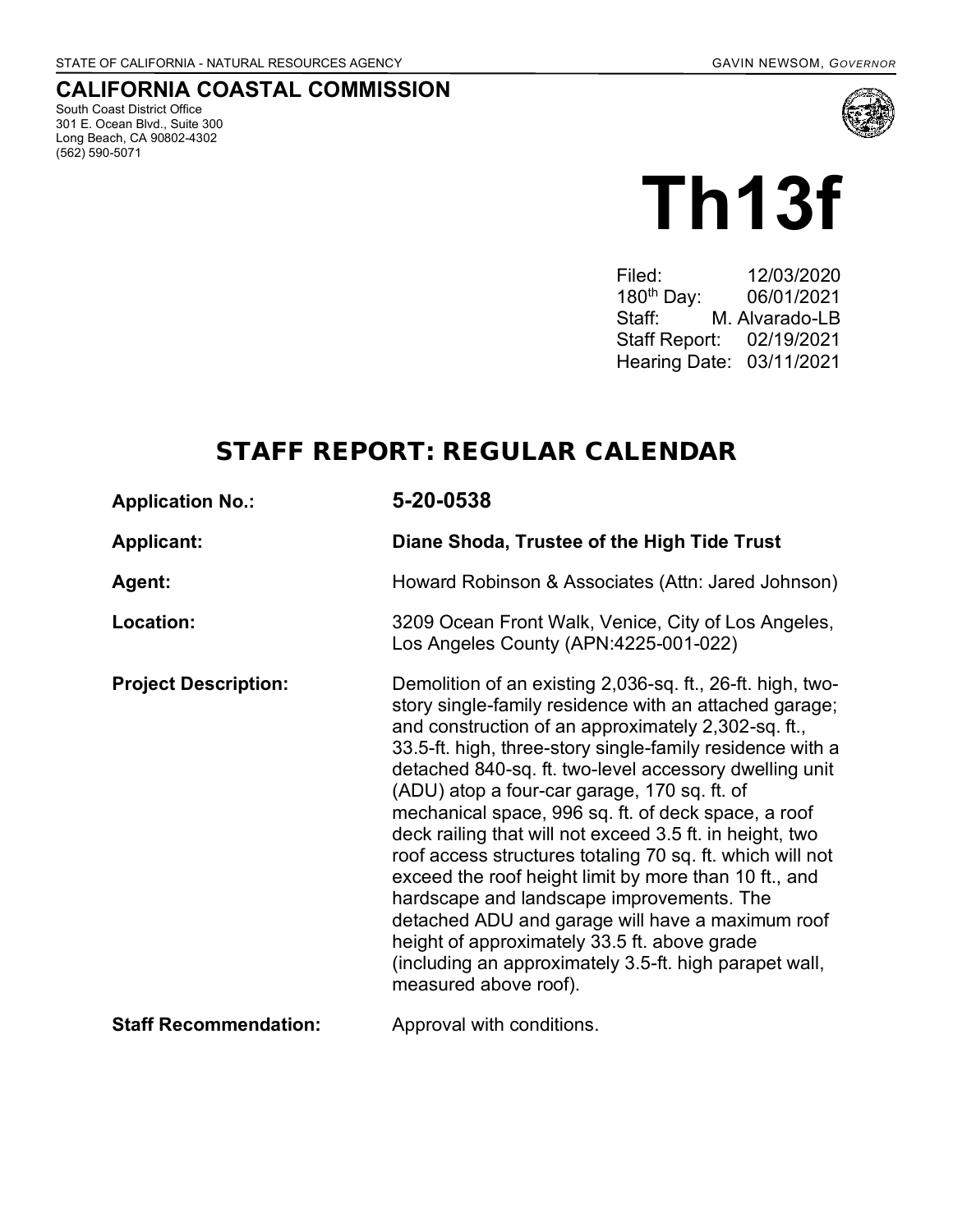# SUMMARY OF STAFF RECOMMENDATION

The project site consists of an approximately 2,520-square-foot lot abutting Ocean Front Walk, a public boardwalk, in the Venice subarea of the City of Los Angeles. The applicant proposes to construct an approximately 2,302-square-foot single-family residence and a detached 840-square-foot accessory dwelling unit (ADU) with four onsite covered parking spaces.

The site is designated Multi-Family Residential—Low Medium II Density per Policy I. A. 7 of the certified Venice LUP, and zoned R3-1 by the City of Los Angeles (uncertified) zoning code. Policy 1.A.7.C allows for the construction of up to two units per lot, with one unit per 1,200 square feet of lot area. Consistent with the City's uncertified zoning ordinance for ADUs and junior accessory dwelling units (JADUs), an ADU and a JADU may also be constructed on the site.

A mix of two- to four- story single-family residences and multi-family residential structures, with or without roof decks and roof access structures, surround the project site to the northwest and southeast, and are similar in size or significantly larger than the proposed project. The proposed single-family residence and ADU will maintain the character of this area of Venice and is consistent with both the Venice LUP and Coastal Act community character policies (Sections 30251 and 30253(e)). This residence also increases housing density on the lot, which is currently developed with a single-family residence and could provide a more affordable housing opportunity (as compared to a single-family residence without an ADU) in a coastal area that has been impacted by rising housing costs and housing shortages. In addition, the design of the proposed single-family residence resembles the adjacent homes in mass and scale, is generally consistent with the character of the area, and would not prejudice the City's ability to prepare a certified LCP. The project has also been designed to minimize risks to life and property in a hazardous area, consistent with Section 30253 of the Coastal Act.

No encroachment into Ocean Front Walk is proposed as part of this project. However, the proposed principal residence would extend approximately 12.1 feet further seaward than the existing residence and would only be set back from the seaward property line and Ocean Front Walk by 4.5 feet. In addition, the proposed project includes an abovegrade elevated deck with stairs that would be set back 1.67 feet from the seaward property line and Ocean Front Walk.

Many beachfront structures in this area are directly adjacent to the Ocean Front Walk, and are legally non-conforming structures that are, in some instances, setback zero (0) feet from the public boardwalk. Although vehicular access is taken from Speedway (public alley), Ocean Front Walk is considered the front yard for this property. The City allows administrative approval of a reduction in the front yard setback for new development due to the prevailing pattern of development along this stretch of beachfront homes, many of which were built prior to the Coastal Act. In past permit actions, the Commission has not required a greater setback than what the City has allowed. However, this previous pattern of development has resulted in inadequate setbacks between private and public spaces, which can result in the appearance that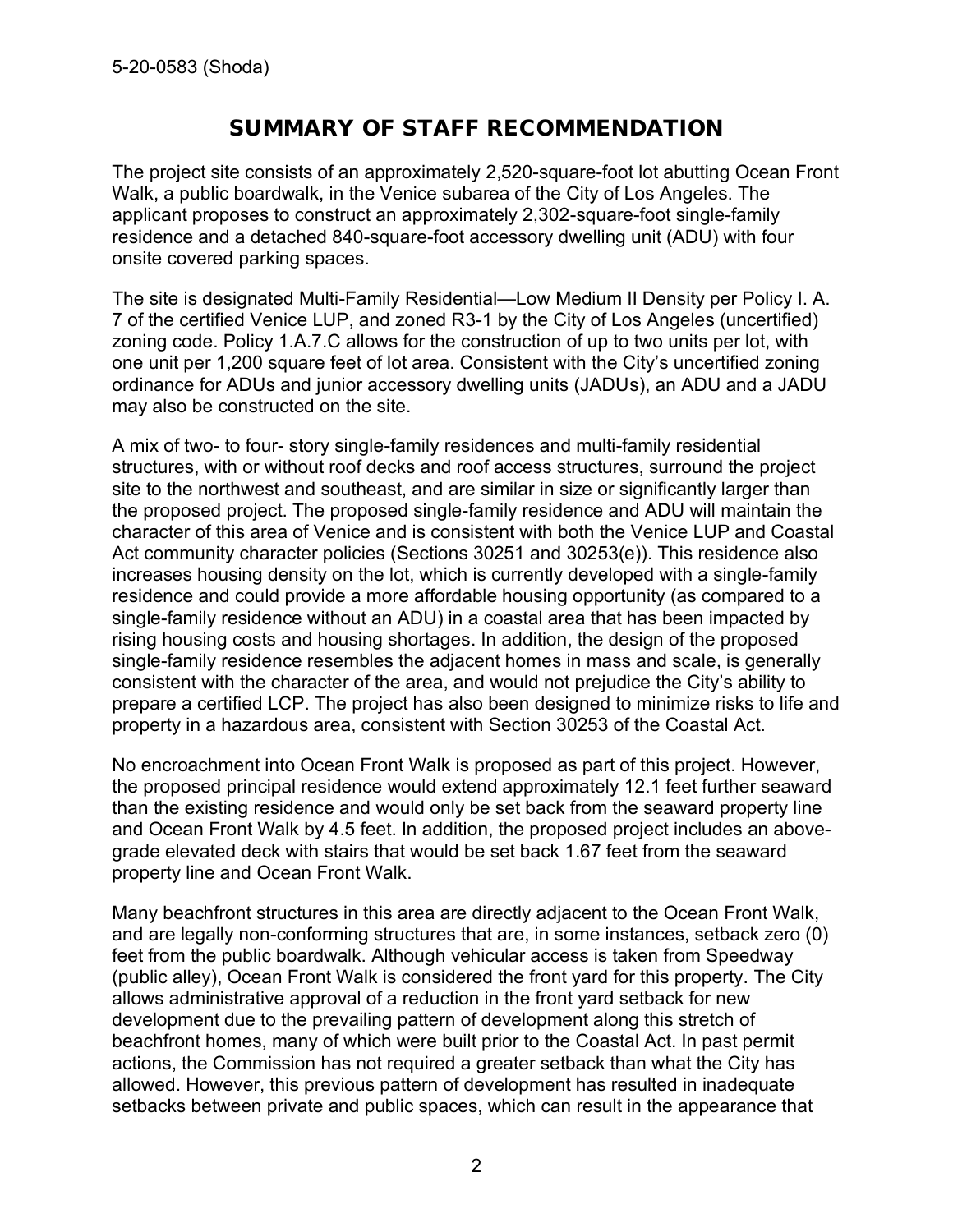the areas designated for public access (Ocean Front Walk in this case) are actually private and thus, inhibiting lateral access along the beach.

The Commission has previously found that a five-foot setback from the seaward property line should be considered the *minimum* setback necessary to allow for normal repair and maintenance activities of the residence on site to occur on the applicants' property without requiring encroachment into public beach and Ocean Front Walk areas, In addition, the Commission has found that a five-foot setback provides for a minimum privacy buffer, avoids the appearance of privatization of Ocean Front Walk, and minimizes potential conflicts between private property owners and members of the public (i.e., CDP Nos. 5-16-0757 (Greene), A-5-DRL-18-0075 (Playa, LLC), A-5-VEN-18-0017 & 5-18-0212 (Targon)).

Therefore, in order to minimize the potential for conflict between members of the public and private property owners, **Special Condition 1** requires the applicants to submit revised plans showing a front (seaward) yard structural setback of at least five (5) feet for all above-grade structures, including elevated decks and other permanent structures.

The proposed development has been conditioned to assure the proposed project is consistent with the resource protection policies of the Coastal Act. **Special Condition 2** requires that the applicants assume the risks inherent with an oceanfront development. In order to minimize the project's impact on shoreline processes, and to minimize risks to life and property, **Special Condition 3** is required to prohibit construction of protective devices (such as a seawall) in the future. Relatedly, **Special Condition 4** gives clear notice that only the development described in this permit is authorized to be kept and maintained, and development activity beyond the parameters spelled out in the special conditions of this permit shall require a separate approval from the Commission.

Commission staff is recommending the Commission **approve** the coastal development permit application with **nine** special conditions, including: **1)** final revised plans; **2)** assumption of risk; **3)** no future shoreline protective device**; 4)** permit compliance; **5)**  construction best management practices, and drainage and run-off control practices; **6)**  drought tolerant, non-invasive plants; **7)** construction staging; **8)** local government approval; and **9)** deed restriction. These conditions are imposed to ensure that the vehicle parking spaces are developed and maintained on-site, biological resources and water quality are protected for the life of the project, and risks to life and property from flood hazards are minimized.

The proposed project, only as conditioned, can be found consistent with Chapter 3 of the Coastal Act.

The City exercises the option provided in Section 30600(b) of the Coastal Act to issue its own permits without having a certified Local Coastal Program. Within the areas specified in Section 30601, which is known in the City of Los Angeles permit program as the Dual Permit Jurisdiction area, the Coastal Act requires that any development which receives a local coastal development permit also obtain a second (or "dual") coastal development permit from the Coastal Commission. The Commission's standard of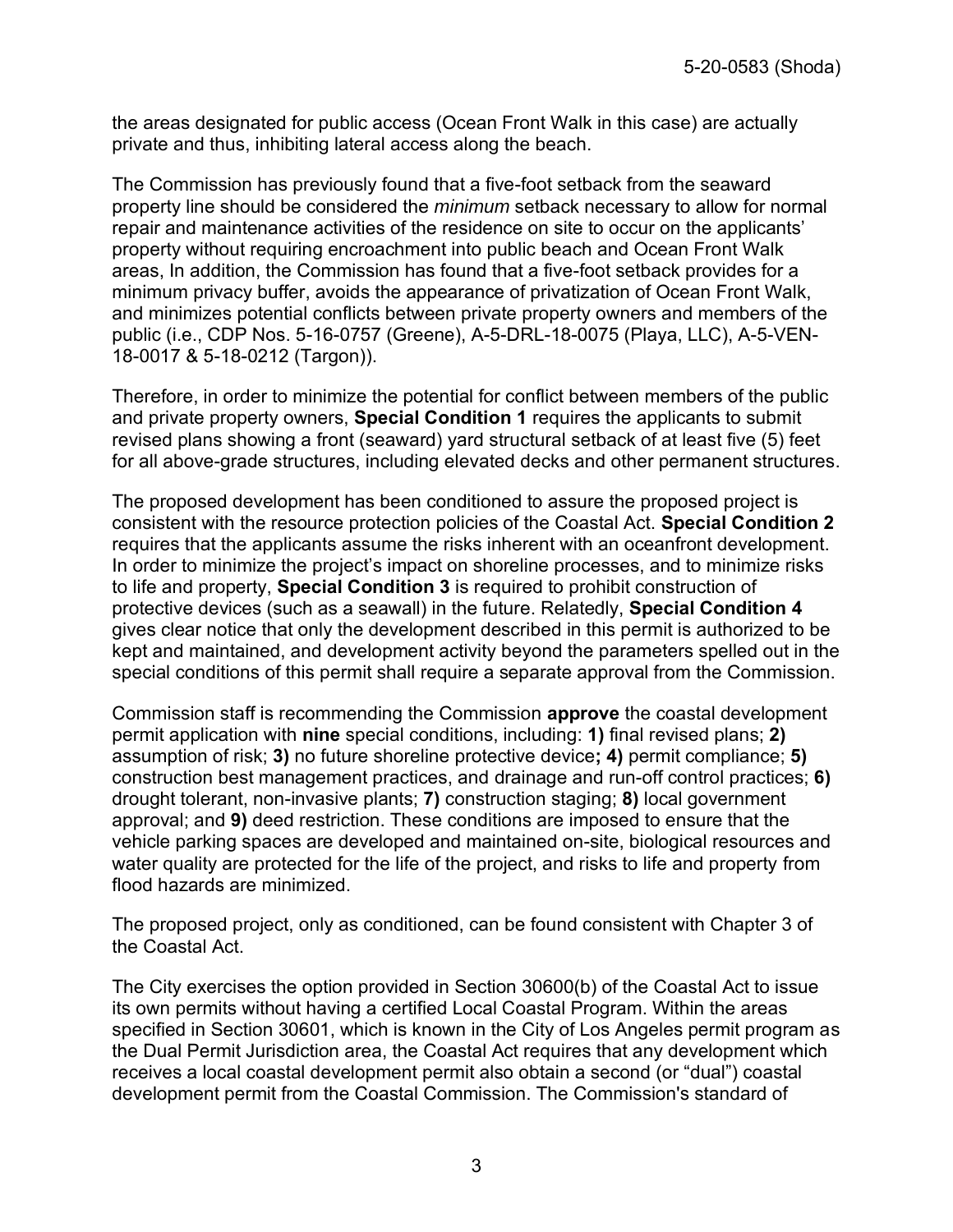review for the proposed development in the Dual Permit Jurisdiction area is the Chapter 3 policies of the Coastal Act. For projects located inland of the areas identified in Section 30601 (i.e., Single Permit Jurisdiction), the City of Los Angeles local coastal development permit is the only coastal development permit required. The proposed project site is located within the Dual Permit Jurisdiction Area. The Commission certified the City's Land Use Plan (LUP) for the Venice segment in 2000, which was adopted by the City in 2001. However, the City does not yet have a certified Local Coastal Program (LCP). Therefore, the Chapter 3 policies of the Coastal Act constitute the standard of review for the project, with the certified LUP used as guidance. On June 5, 2020, the City of Los Angeles issued Local Coastal Development Permit Case No. DIR-2018- 6400-CDP-MEL-SPP for the proposed project.

PLEASE NOTE THAT THIS WILL BE A VIRTUAL MEETING. As a result of the COVID-19 emergency and the Governor's Executive Orders N-29-20 and N-33-20, this Coastal Commission meeting will occur virtually through video and teleconference. Please see the Coastal Commission's Virtual Hearing Procedures posted on the Coastal Commission's webpage at www.coastal.ca.gov for details on the procedures of this hearing. If you would like to receive a paper copy of the Coastal Commission's Virtual Hearing Procedures, please call 415-904- 5202.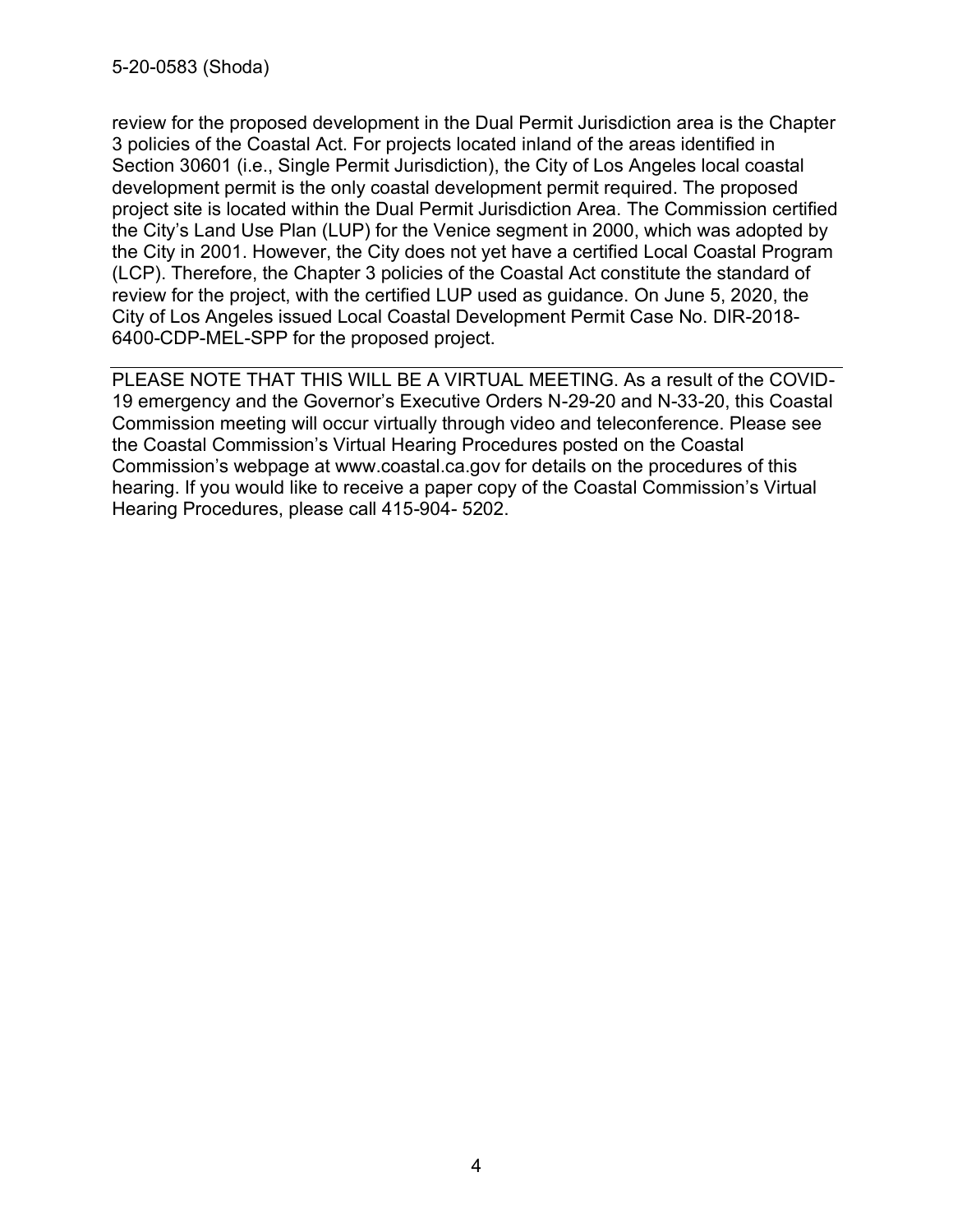# TABLE OF CONTENTS

|--|--|--|--|--|--|

# **EXHIBITS**

Exhibit 1 – Project Location<br>Exhibit 2 – Plans and Elevations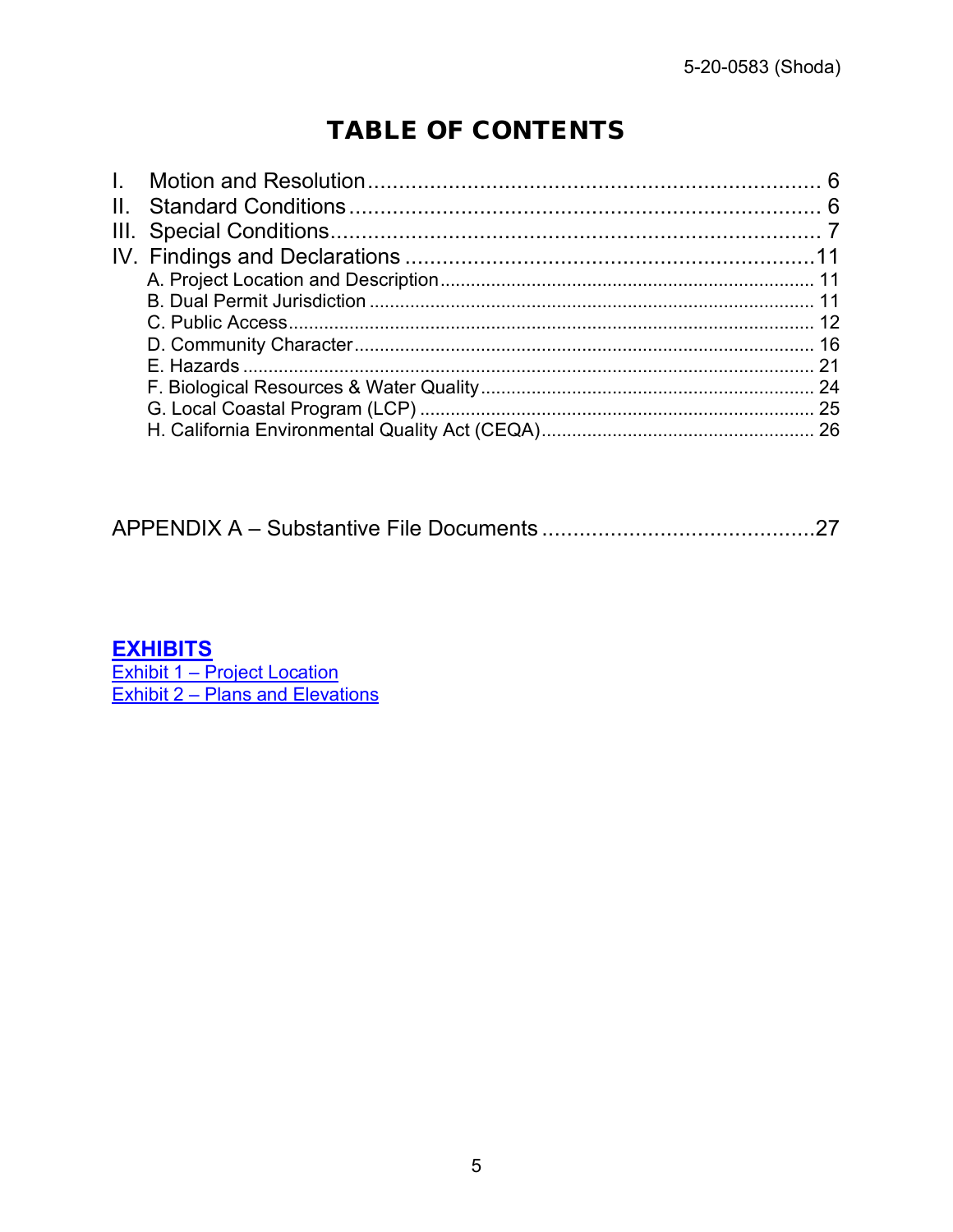# <span id="page-5-0"></span>**I. MOTION AND RESOLUTION**

#### **Motion:**

I move that the Commission approve Coastal Development Permit 5-20-0538 pursuant to the staff recommendation.

Staff recommends a **YES** vote on the foregoing motion. Passage of this motion will result in approval of the permit as conditioned and adoption of the following resolution and findings. The motion passes only by affirmative vote of a majority of Commissioners present.

#### **Resolution:**

The Commission hereby approves the Coastal Development Permit for the proposed project and adopts the findings set forth below on grounds that the development as conditioned will be in conformity with the policies of Chapter 3 of the Coastal Act and will not prejudice the ability of the local government having jurisdiction over the area to prepare a Local Coastal Program that conforms to the provisions of Chapter 3 of the Coastal Act. Approval of the permit complies with the California Environmental Quality Act because either 1) feasible mitigation measures and/or alternatives have been incorporated to substantially lessen any significant adverse effects of the development on the environment, or 2) there are no further feasible mitigation measures or alternatives that would substantially lessen any significant adverse impacts of the development on the environment.

# <span id="page-5-1"></span>**II. STANDARD CONDITIONS**

- **1. Notice of Receipt and Acknowledgment**. The permit is not valid and development shall not commence until a copy of the permit, signed by the applicant or authorized agent, acknowledging receipt of the permit and acceptance of the terms and conditions, is returned to the Commission office.
- **2. Expiration**. If development has not commenced, the permit will expire two years from the date on which the Commission voted on the application. Development shall be pursued in a diligent manner and completed in a reasonable period of time. Application for extension of the permit must be made prior to the expiration date.
- **3. Interpretation**. Any questions of intent or interpretation of any condition will be resolved by the Executive Director or the Commission.
- **4. Assignment**. The permit may be assigned to any qualified person, provided assignee files with the Commission an affidavit accepting all terms and conditions of the permit.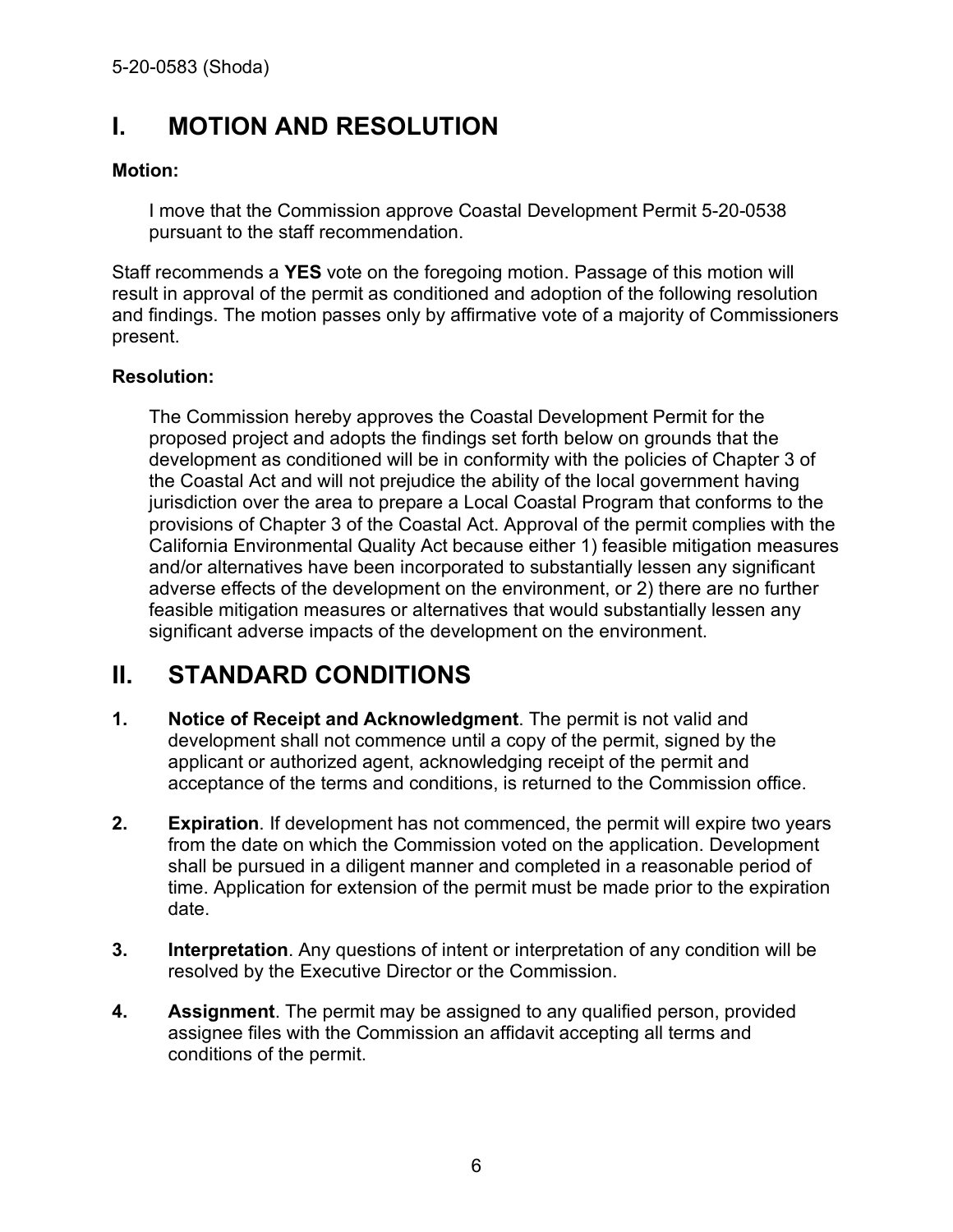**5. Terms and Conditions Run with the Land**. These terms and conditions shall be perpetual, and it is the intention of the Commission and the applicant to bind all future owners and possessors of the subject property to the terms and conditions.

# <span id="page-6-0"></span>**III. SPECIAL CONDITIONS**

### **1. Development Setbacks and Building Height.**

- A. PRIOR TO ISSUANCE OF THE COASTAL DEVELOPMENT PERMIT, the applicant shall submit, in a form and content acceptable to the Executive Director, two (2) full sized sets of final revised project plans, which shall substantially conform with the project plans received by the Commission's South Coast District Office on October 7, 2020, except shall be modified to comply with the following:
	- (1) The front (seaward side) structural setback shall not be less than five (5) feet from the property line. This minimum setback shall apply to all habitable and non-habitable above-grade permanent structures.
	- (2) All improvements (e.g., fencing) that extend beyond the front (seaward) property line must be removed.
- B. All revised plans shall be prepared and certified by a licensed professional or professionals as applicable (e.g., architect, surveyor, geotechnical engineer), based on current information and professional standards, and shall be certified to ensure that they are consistent with the Commission's approval and with the recommendations of any required technical reports.
- C. The permittee shall undertake development in accordance with the approved plan. Any proposed changes to the approved final plan shall be reported to the Executive Director. No changes to the approved final plans shall occur without a Commission amendment to this coastal development permit unless the Executive Director determines that no amendment is legally required.
- **2. Assumption of Risk, Waiver of Liability and Indemnity.** By acceptance of this permit, the applicant acknowledges and agrees (i) that the site may be subject to hazards from waves, erosion, storm conditions, liquefaction, flooding and sea level rise; (ii) to assume the risks to the applicant(s) and the property that is the subject of this permit of injury and damage from such hazards in connection with this permitted development; (iii) to unconditionally waive any claim of damage or liability against the Commission, its officers, agents, and employees for injury or damage from such hazards; and (iv) to indemnify and hold harmless the Commission, its officers, agents, and employees with respect to the Commission's approval of the project against any and all liability, claims, demands, damages, costs (including costs and fees incurred in defense of such claims), expenses, and amounts paid in settlement arising from any injury or damage due to such hazards.

## **3. No Future Shoreline Protective Device.**

A. By acceptance of this permit, the permittee agrees, on behalf of itself and all other successors and assigns, that the project is new development for which there is no right to shoreline protection and hereby waives on behalf of itself,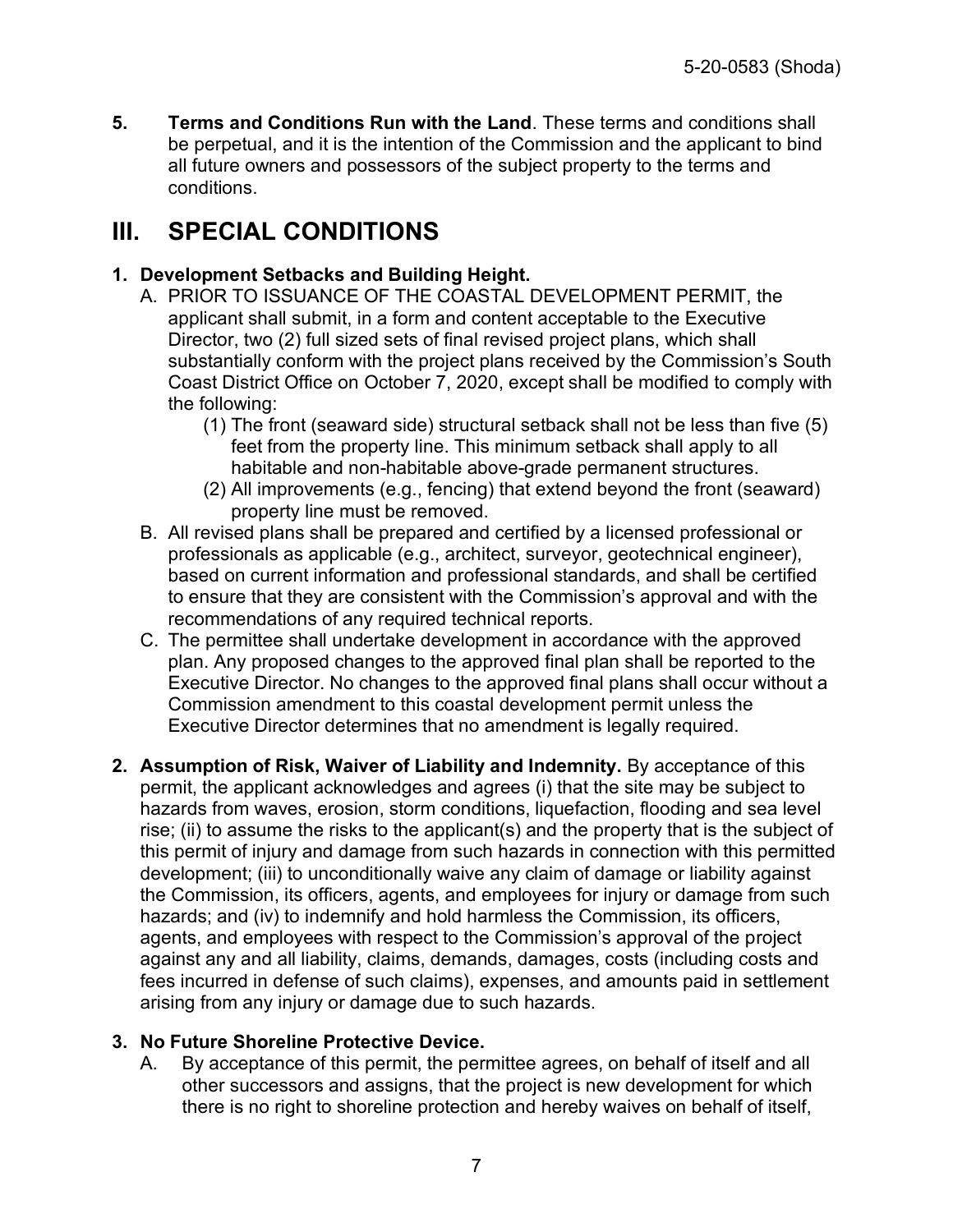and all other successors and assigns, any rights that may exist under applicable law to construct a shoreline protective device to protect the development approved pursuant to Coastal Development Permit No. 5-20- 0583, and any future improvements, in the event that the development is threatened with damage or destruction from waves, erosion, storm conditions, liquefaction, flooding, sea level rise, or other natural coastal hazards in the future.

- B. By acceptance of this permit, the applicant further agrees, on behalf of itself and all successors and assigns, that the landowner(s) is required to remove the development authorized by this permit, including the residence, ADU, garage, and yard structures and improvements, if: (a) The City or any other government agency with legal jurisdiction has issued a final order, not overturned through any appeal or writ proceedings, determining that the structures are currently and permanently unsafe for occupancy or use due to coastal hazards and that there are no measures that could make the structures suitable for habitation or use without the use of shoreline protective devices; (b) the development is no longer located on private property due to the migration of the public trust boundary; (c) removal is required pursuant to LCP policies for sea-level rise adaptation planning; or (d) the development would require a shoreline protective device that is inconsistent with the coastal resource protection policies of the Coastal Act or certified LCP to prevent a-d above.
- C. In the event that portions of the development fall to the public walkway and/or water before they are removed, the landowner(s) shall remove all recoverable debris associated with the development from the public walkway and/or water and lawfully dispose of the material in an approved disposal site. Such removal may require a coastal development permit. Prior to removal, the permittee shall submit two copies of a Removal Plan to the Executive Director for review and written approval. The Removal Plan shall clearly describe the manner in which such development is to be removed and the affected area restored so as to best protect coastal resources.
- **4. Permit Compliance.** The permittee shall undertake and maintain the development in conformance with the special conditions of the permit and the final plans. Any proposed changes to the approved plans shall be reported to the Executive Director in order to determine if the proposed change shall require a permit amendment pursuant to the requirements of the Coastal Act and the California Code of Regulations. No changes to the approved plans shall occur without a Commissionapproved permit amendment unless the Executive Director determines that no permit amendment is required.

## **5. Water Quality.**

A. Construction Responsibilities and Debris Removal

(1) No demolition or construction materials, equipment, debris, or waste shall be placed or stored where it may enter sensitive habitat, receiving waters or a storm drain, or be subject to wave, wind, rain or tidal erosion and dispersion;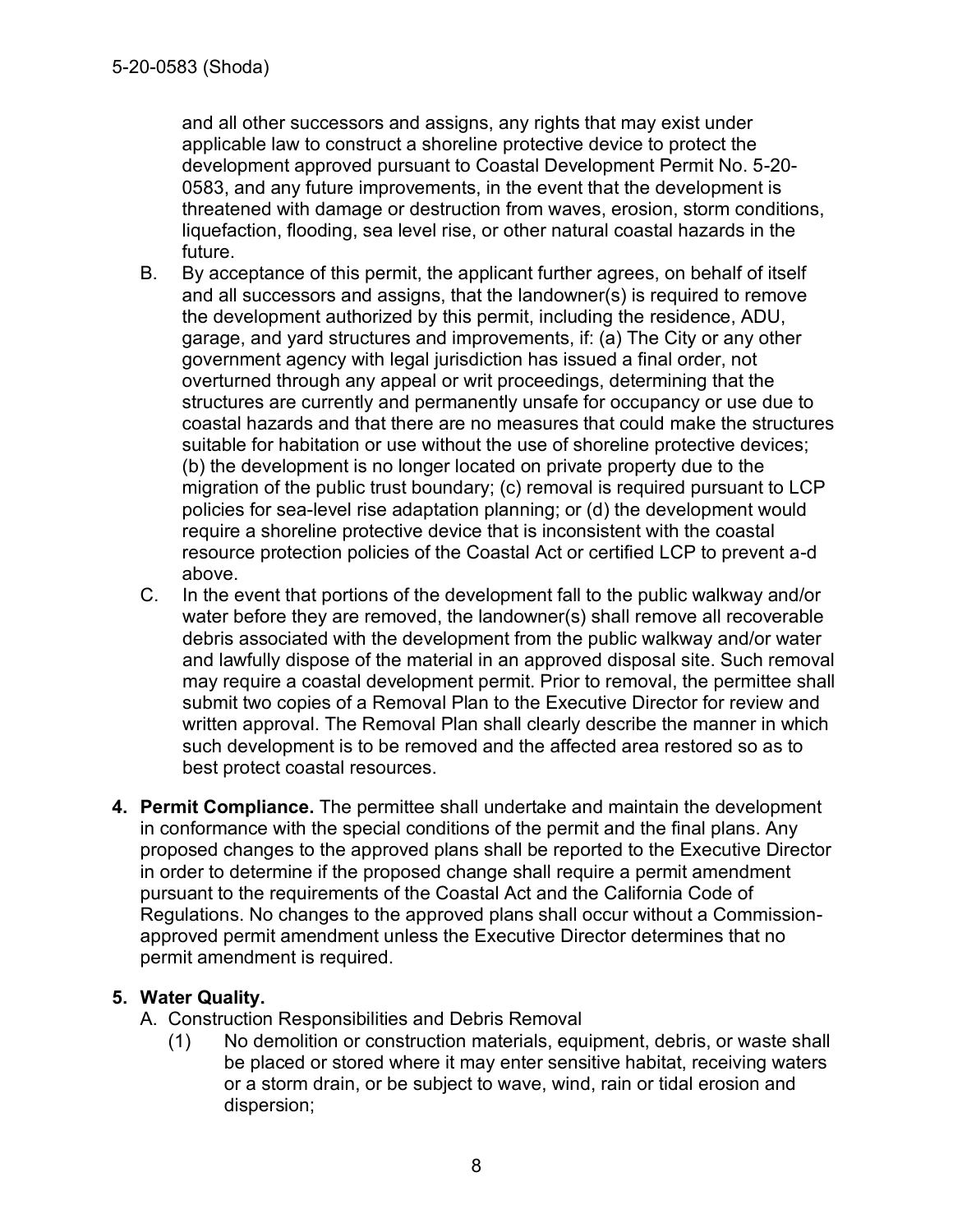- (2) No demolition or construction equipment, materials, or activity shall be placed in or occur in any location that would result in impacts to environmentally sensitive habitat areas, streams, wetlands or their buffers;
- (3) Any and all debris resulting from demolition or construction activities shall be removed from the project site within 24 hours of completion of the project;
- (4) Demolition or construction debris and sediment shall be removed from work areas each day that demolition or construction occurs to prevent the accumulation of sediment and other debris that may be discharged into coastal waters;
- (5) All trash and debris shall be disposed in the proper trash and recycling receptacles at the end of every construction day;
- (6) The applicant(s) shall provide adequate disposal facilities for solid waste, including excess concrete, produced during demolition or construction;
- (7) Debris shall be disposed of at a legal disposal site or recycled at a recycling facility. If the disposal site is located in the coastal zone, a coastal development permit or an amendment to this permit shall be required before disposal can take place unless the Executive Director determines that no amendment or new permit is legally required;
- (8) All stock piles and construction materials shall be covered, enclosed on all sides, shall be located as far away as possible from drain inlets and any waterway, and shall not be stored in contact with the soil;
- (9) Machinery and equipment shall be maintained and washed in confined areas specifically designed to control runoff. Thinners or solvents shall not be discharged into sanitary or storm sewer systems;
- (10) The discharge of any hazardous materials into any receiving waters shall be prohibited;
- (11) Spill prevention and control measures shall be implemented to ensure the proper handling and storage of petroleum products and other construction materials. Measures shall include a designated fueling and vehicle maintenance area with appropriate berms and protection to prevent any spillage of gasoline or related petroleum products or contact with runoff. The area shall be located as far away from the receiving waters and storm drain inlets as possible;
- (12) Best Management Practices (BMPs) and Good Housekeeping Practices (GHPs) designed to prevent spillage and/or runoff of demolition or construction-related materials, and to contain sediment or contaminants associated with demolition or construction activity, shall be implemented prior to the on-set of such activity;
- (13) All BMPs shall be maintained in a functional condition throughout the duration of construction activity.
- B. Drainage and Water Quality
	- (1) During construction of the proposed project, no runoff, site drainage or dewatering shall be directed from the site into the ocean or street that drains into a the ocean, unless specifically authorized by the California Regional Water Quality Control Board;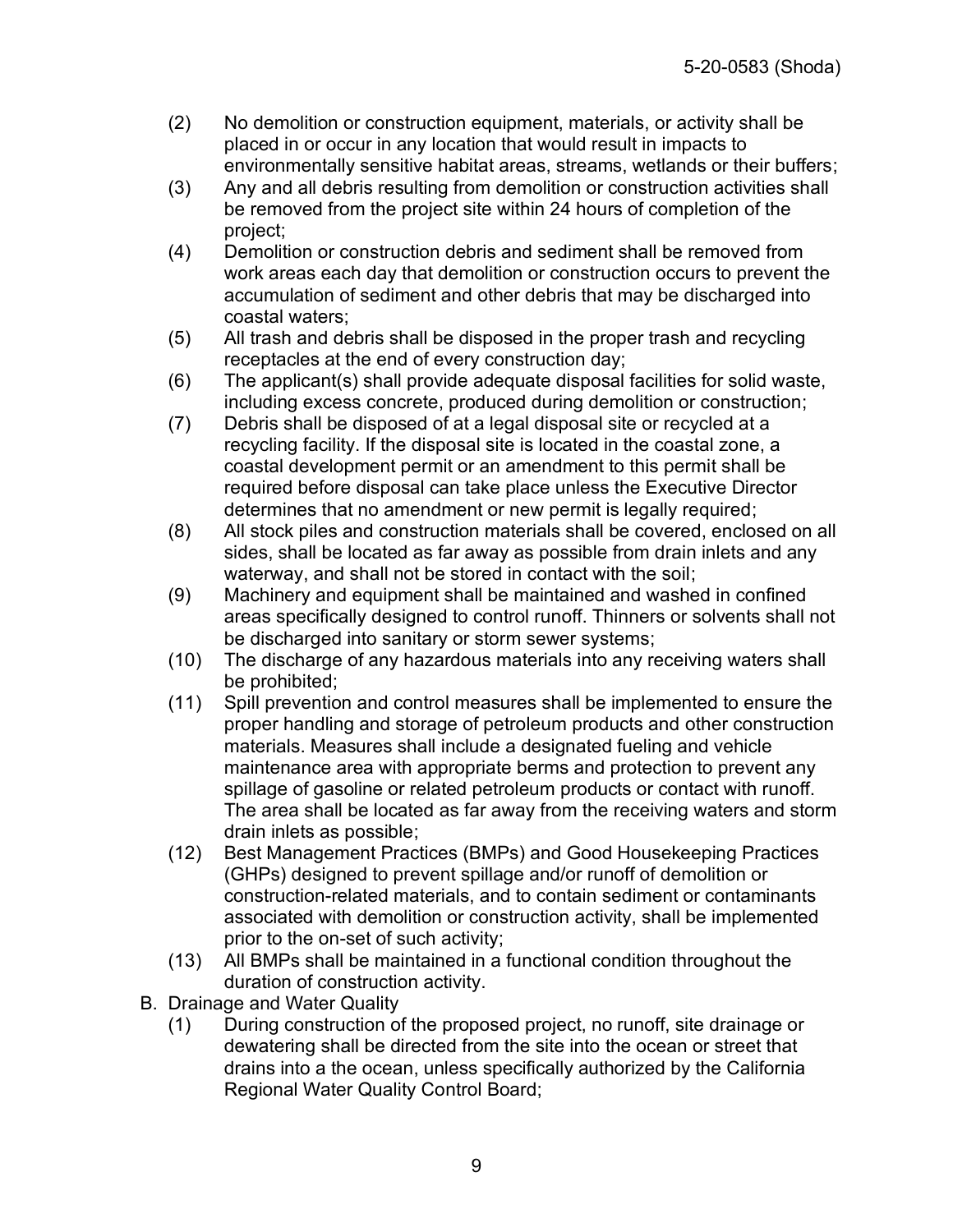- (2) All equipment and materials shall be stored and managed in a manner to minimize the potential of pollutants to enter the ocean;
- (3) A French drain, underground cistern, or other similar drainage systems that collect and reduce the amount of runoff that leaves the site shall be installed and maintained on the project site;
- (4) All runoff leaving the site shall be directed away from the ocean and into the City storm drain system;
- **6. Landscaping − Drought Tolerant, Non-Invasive Plants.** PRIOR TO ISSUANCE

OF THE COASTAL DEVELOPMENT PERMIT, the applicant shall submit, in a form and content acceptable to the Executive Director, two (2) full size sets of final revised landscaping plans, which shall include and be consistent with the following:

A. Vegetated landscaped areas shall only consist of native plants and/or non-native drought-tolerant plants, which are non-invasive. No plant species listed as problematic and/or invasive by the California Native Plant Society (http://www.CNPS.org/), the California Invasive Plant Council (formerly the California Exotic Pest Plant Council) (http://www.cal-ipc.org/), or as may be identified from time to time by the State of California shall be employed or allowed to naturalize or persist on the site. No plant species listed as a "noxious weed" by the State of California or the U.S. Federal Government shall be utilized within the property. All plants shall be low water use plants as identified by California Department of Water Resources (See:

<http://www.water.ca.gov/wateruseefficiency/docs/wucols00.pdf> and [http://ucanr.edu/sites/WUCOLS/files/183488.pdf\)](http://ucanr.edu/sites/WUCOLS/files/183488.pdf).

B. Use of reclaimed water for irrigation is encouraged. If using potable water for irrigation, only drip or microspray irrigation systems may be used. Other water conservation measures shall be considered, such as weather-based irrigation controllers.

## **7. Construction Staging Plan.**

- A. All construction equipment to be stored overnight shall be stored on-site, outside the street travelway and Ocean Front Walk.
- B. Construction staging shall not take place on any sandy areas or beach, and not in beach parking lots.
- **8. Ocean Front Walk**. Private use or development of the public right-of-way of Ocean Front Walk is not permitted. Unpermitted off-site development includes, but is not limited to, construction, storage, and landscaping.
- **9. Local Government Approval.** The proposed development is subject to the review and approval of the City of Los Angeles (City). This action has no effect on conditions imposed by the City pursuant to an authority other than the Coastal Act. In the event of conflict between the terms and conditions imposed by the City and those of this coastal development permit, the terms and conditions of Coastal Development Permit 5-20-583 shall prevail.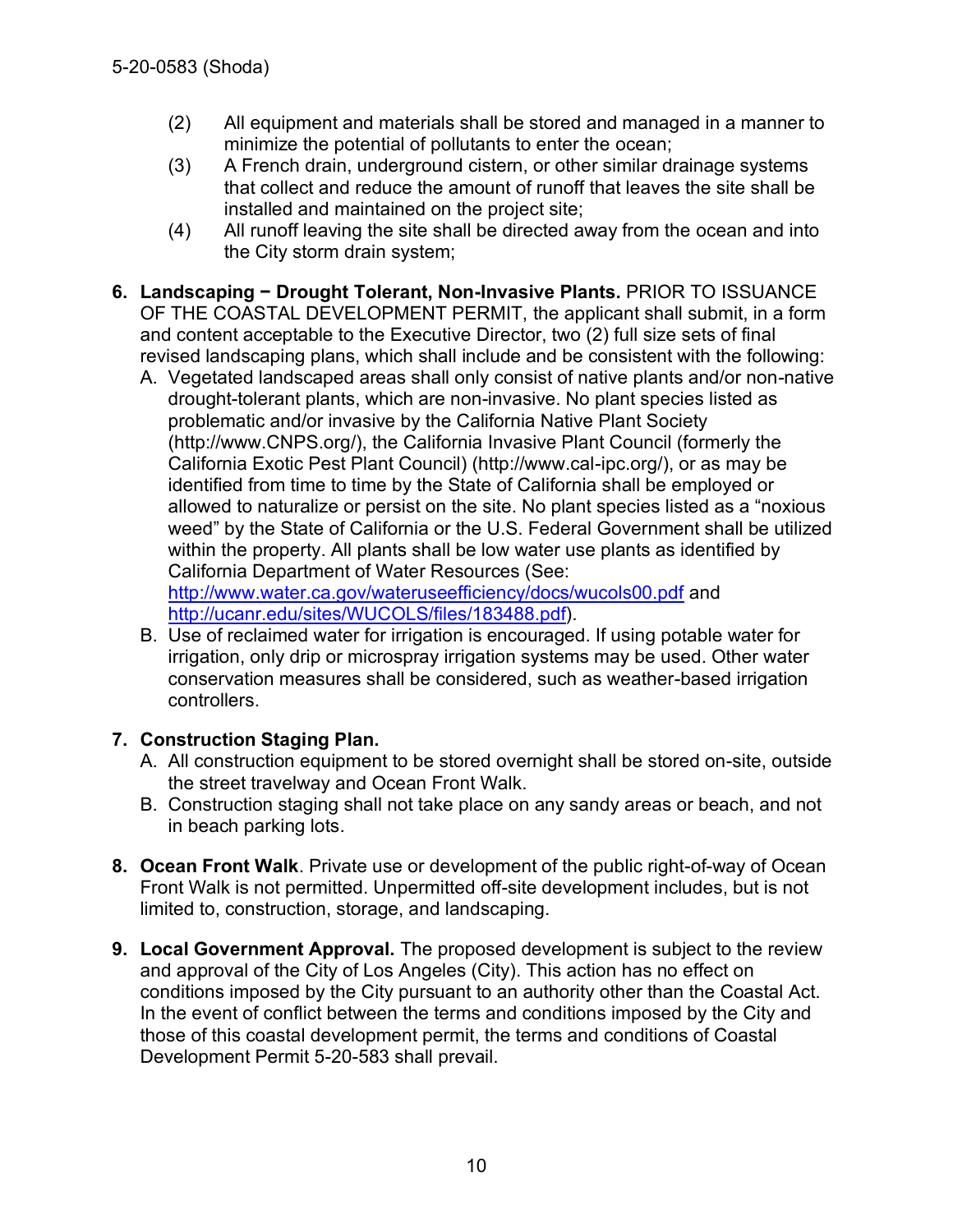**10.Deed Restriction.** PRIOR TO ISSUANCE OF THE COASTAL DEVELOPMENT PERMIT, the applicant shall submit to the Executive Director for review and approval documentation demonstrating that the landowner(s) have executed and recorded against the parcel(s) governed by this permit a deed restriction, in a form and content acceptable to the Executive Director: (1) indicating that, pursuant to this permit, the California Coastal Commission has authorized development on the subject property, subject to terms and conditions that restrict the use and enjoyment of that property; and (2) imposing the Special Conditions of this permit as covenants, conditions and restrictions on the use and enjoyment of the Property. The deed restriction shall include a legal description of the entire parcel or parcels governed by this permit. The deed restriction shall also indicate that, in the event of an extinguishment or termination of the deed restriction for any reason, the terms and conditions of this permit shall continue to restrict the use and enjoyment of the subject property so long as either this permit or the development it authorizes, or any part, modification, or amendment thereof, remains in existence on or with respect to the subject property.

# <span id="page-10-0"></span>**IV. FINDINGS AND DECLARATIONS**

# <span id="page-10-1"></span>**A. PROJECT LOCATION AND DESCRIPTION**

The subject site (3209 Ocean Front Walk) is an approximately 2,520-square-foot beachfront lot in the Venice subarea of the City of Los Angeles (**[Exhibit 1](https://documents.coastal.ca.gov/reports/2021/3/Th13f/Th13f-3-2021-exhibits.pdf)**). The site is zoned R3-1 by the City of Los Angeles zoning code and designated Multiple-Family Residential – Low Medium II Density in the certified Venice LUP.

The applicant proposes to demolish an existing 2,036-square-foot, 26-foot high, twostory single-family residence with an attached garage; and to construct an approximately 2,302-square-foot, 33.5-foot high, three-story single-family residence with a detached 840-square-foot, two-level accessory dwelling unit (ADU) atop a four-car garage (**[Exhibit 2](https://documents.coastal.ca.gov/reports/2021/3/Th13f/Th13f-3-2021-exhibits.pdf)**). The detached ADU and garage will have a maximum roof height of approximately 33.5 feet above grade (including an approximately 3.5-foot high (above roof) parapet wall). The proposed development also includes 170 square feet of mechanical space, 996 square feet of deck space, a roof deck railing that will not exceed 3.5 feet in height (above roof) for the single-family residence, and hardscape and landscape improvements. The primary single-family residence will also be topped with an approximately 40-square-foot roof access structure that will extend at a height of approximately 44 feet as measured above grade. The proposed ADU will be topped with an approximately 30-square-foot roof access structure that will extend at a height of approximately 42.3 feet as measured above grade. Proposed grading includes approximately 140 cubic yards of cut.

## <span id="page-10-2"></span>**B. DUAL PERMIT JURISDICTION**

Within the areas specified in Section 30601 of the Coastal Act, which is known in the City of Los Angeles permit program as the Dual Permit Jurisdiction area, the Coastal Act requires that any development which receives a local coastal development permit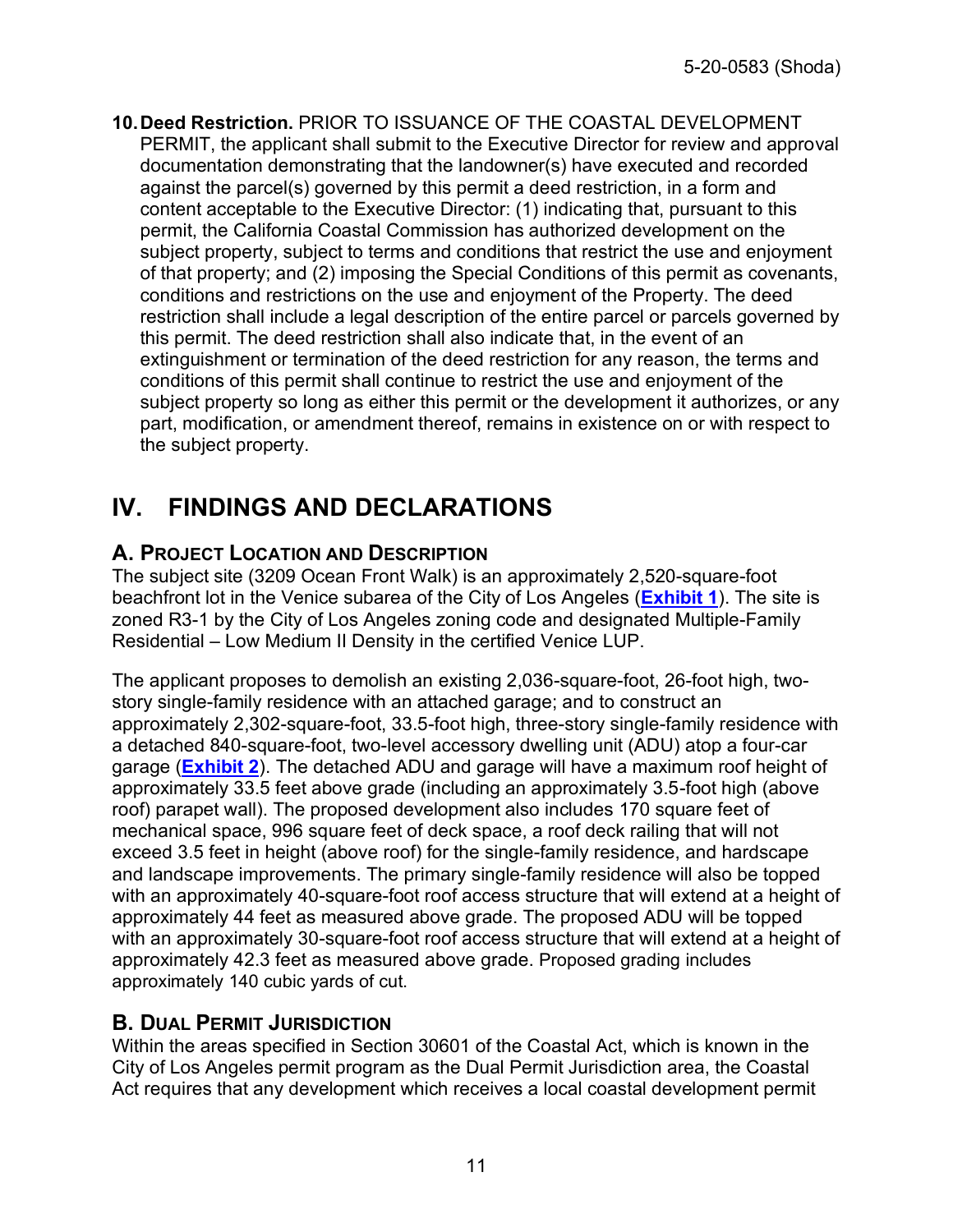also obtain a second (or "dual") coastal development permit from the Coastal Commission. For projects located inland of the areas identified in Section 30601 (i.e., projects in the Single Permit Jurisdiction area), the City of Los Angeles local coastal development permit is the only coastal development permit required. The proposed project site is within the Dual Permit Jurisdiction area by virtue of its beachfront location.

The City of Los Angeles completed its final action to approve with conditions Local Coastal Development Permit No. DIR-2018-6400-CDP-MEL-SPP on June 5, 2020 and reported its action to the Coastal Commission's South Coast area office on June 29, 2020. The City's findings indicate that the approved development is consistent with the character of the area and will not prejudice its ability to prepare a local coastal program. There were no appeals of the local action submitted to the Commission within the 20 working day appeal period.

# <span id="page-11-0"></span>**C. PUBLIC ACCESS**

Section 30210 of the Coastal Act states:

In carrying out the requirement of Section 4 of Article X of the California Constitution, maximum access, which shall be conspicuously posted, and recreational opportunities shall be provided for all the people consistent with public safety needs and the need to protect public rights, rights of private property owners, and natural resource areas from overuse.

Section 30211 of the Coastal Act states:

Development shall not interfere with the public's right of access to the sea where acquired through use or legislative authorization, including, but not limited to, the use of dry sand and rocky coastal beaches to the first line of terrestrial vegetation.

Section 30212 of the Coastal Act states, in relevant part:

(a) Public access from the nearest public roadway to the shoreline and along the coast shall be provided in new development projects except where:[…]

(2) adequate access exists nearby, …

Dedicated accessways shall not be required to be opened to public use until a public agency or private association agrees to accept responsibility for maintenance and liability of the accessway.

Section 30214 of the Coastal Act states, in relevant part:

(a) The public access policies of this article shall be implemented in a manner that takes into account the need to regulate the time, place, and manner of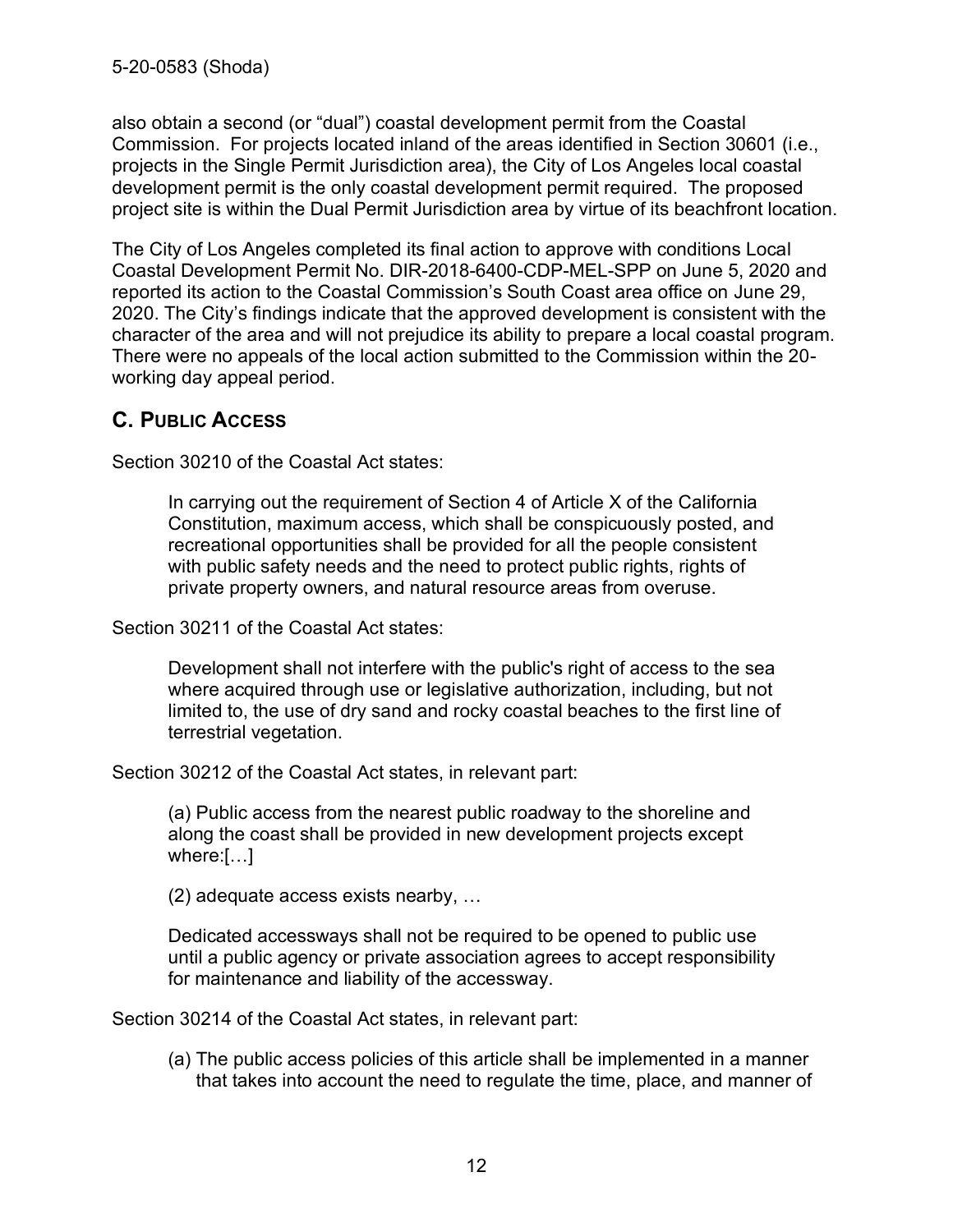public access depending on the facts and circumstances in each case including, but not limited to, the following:

- (3) The appropriateness of limiting public access to the right to pass and repass depending on such factors as the fragility of the natural resources in the area and the proximity of the access area to adjacent residential uses.
- (4) The need to provide for the management of access areas so as to protect the privacy of adjacent property owners and to protect the aesthetic values of the area by providing for the collection of litter.

Section 30221 of the Coastal Act states:

Oceanfront land suitable for recreational use shall be protected for recreational use and development unless present and foreseeable future demand for public or commercial recreational activities that could be accommodated on the property is already adequately provided for in the area.

#### **Ocean Front Walk Setback**

The property abuts Ocean Front Walk, a public beach boardwalk. Ocean Front Walk is situated between the project site and a Venice public beach parking lot. The existing boardwalk is part of a continuous right-of-way system that provides public access and recreational opportunities along the public beach.

The project has been designed to ensure that no improvements will encroach beyond the property and within the public-right-of-way. Therefore, Ocean Front Walk will remain unobstructed. However, the proposed principal residence will extend approximately 12.1 feet further seaward than the existing residence and will only be set back from the seaward property line and Ocean Front Walk by 4.5 feet. In addition, a ground floor deck and stairs are also proposed that will extend seaward of the main structure and have a 1.67-foot setback from the rear property line and Ocean Front Walk. The existing residence has a structural setback of approximately 16.6 feet from the front (seaward) property line, with a ground level deck improved to the property line.

According to the City of Los Angeles Department of Recreation and Parks, Ocean Front Walk is the second most-visited destination in Southern California after Disneyland, averaging over ten million visitors per year.<sup>12</sup> Ocean Front Walk stretches from Marina del Rey to Pacific Palisades. The popularity of an urbanized beach environment such as Venice has led to the designation of such areas (Community Commercial, Neighborhood Commercial, and Commercial Artcraft) that encourage local residents to live and work within the same area, further protected under the LUP consistent with Coastal Act. Beachfront structures in this area are directly adjacent to the public walkway, and many are legally non-conforming structures that are, in some instances, setback zero (0) feet from the public boardwalk. The City allows administrative approval of a reduction in the front yard setback for new development due to the prevailing

<sup>&</sup>lt;sup>1</sup> City of Los Angeles, Department of Recreation and Parks. 2016. "Venice Beach". [https://www.laparks.org/venice.](https://www.laparks.org/venice)

<sup>2</sup> Venice Chamber of Commerce website. 2017.<http://venicechamber.net/visitors/about-venice/>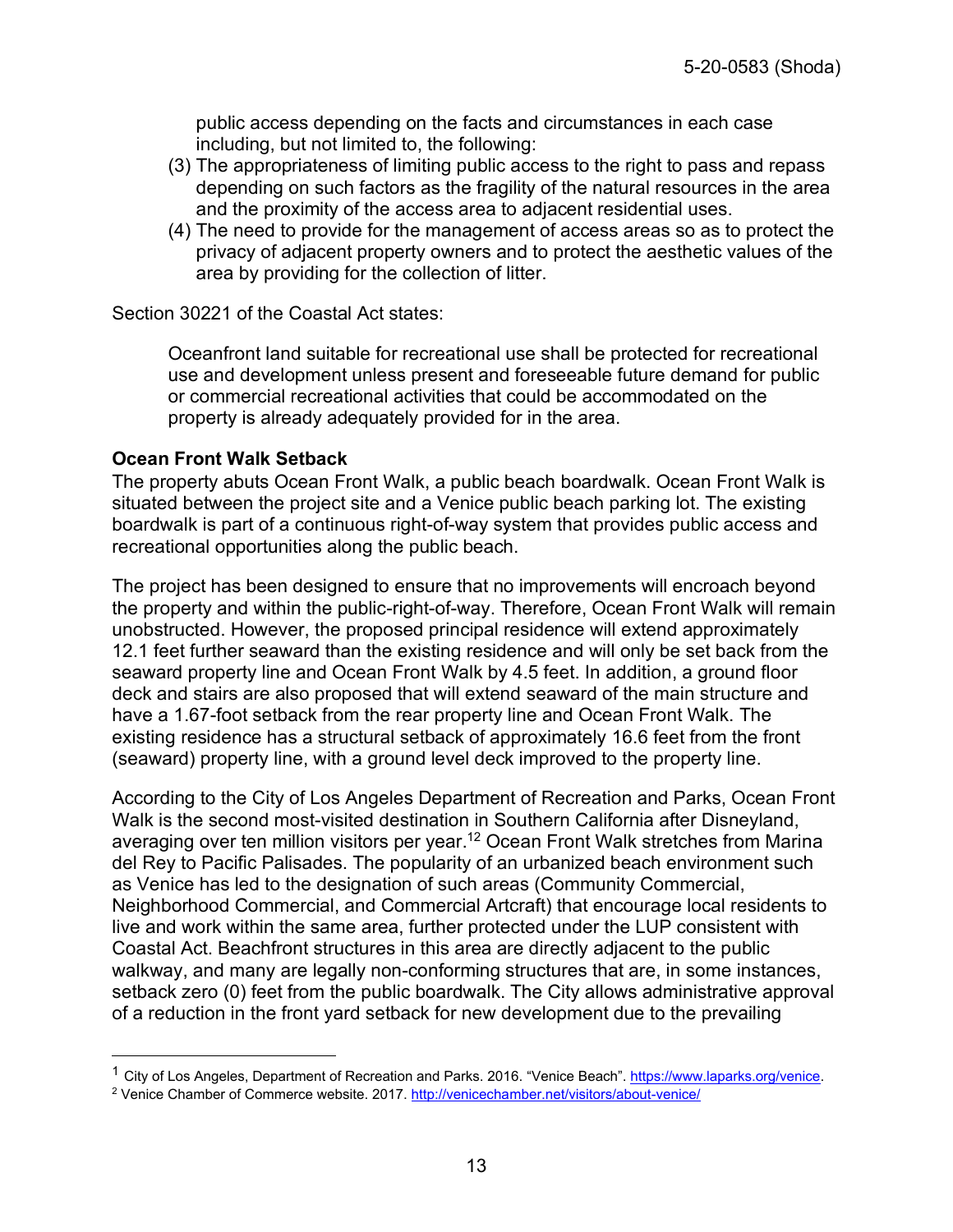pattern of development along this stretch of beachfront homes, many of which were built prior to the Coastal Act. In some past permit actions, the Commission has not required a greater setback than what the City has allowed. However, as the Commission has recognized in more recent findings, this previous pattern of development has resulted in inadequate setbacks between private and public spaces, which can result in the appearance that the areas designated for public access (Ocean Front Walk in this case) are actually private and thus, inhibiting lateral access along the beach.

Specifically, the City's zoning ordinance LAMC 12.10 requires a front yard of not less than 15 feet, provided, however, that on key lots the minimum front yard shall be 10 feet to provide adequate residential space for light and air, accessibility for firefighters, conserve property values, and promote health, safety and welfare that is aligned with the City's General Plan. However, due to the prevailing pattern of development, the City-approved plans allowed the structure to be setback 4.5 feet and the first-floor elevated deck with stairs to extend further seaward towards Ocean Front Walk. Although the principal residence is proposed to be setback 4.5 feet from Ocean Front Walk, the Commission has previously found that a five-foot setback from the seaward property line should be considered the *minimum* setback necessary to allow for normal repair and maintenance activities of the residence to occur on the applicants' property without requiring encroachment into public beach and Ocean Front Walk areas.

The provision of a 1.67-foot setback between the above-ground elevated private structures and the public area (Ocean Front Walk) would not allow adequate space on the applicants' property for normal maintenance, especially considering beachfront structures are especially vulnerable to coastal weathering such as sun-bleaching, tearing from high coastal winds, and rainstorms. Consequently, such conditions would require on-going maintenance activities—such as painting and other repair and maintenance activities—to occur in the public access way. Property owners may need to place construction equipment on the walkway in order to maintain the private structures, and without an adequate setback, would temporarily privatize the public walkway.

Further, the lack of an adequate setback between private beachfront development and public access walkways, such as Ocean Front Walk, can result in potential conflicts between users of private property and public access ways by blurring the line between public and private space. The provision of adequate setbacks between private development and areas specifically designated for public access and recreation is critical given the potential for such areas to appear to be private property, and to avoid potential conflicts between private property owners and members of the public. Such provisions have been supported by past Commission actions (i.e., CDP Nos. 5-16-0757 (Greene), A-5-DRL-18-0075 (Playa, LLC), A-5-VEN-18-0017 & 5-18-0212 (Targon)). In the 305 Ocean Front Walk case, which included ground floor commercial space, the Commission determined that a zero-foot setback was appropriate in that case because there are fewer conflicts between public-private space with commercial spaces than purely residential spaces. For example, the public regularly walks up to and looks into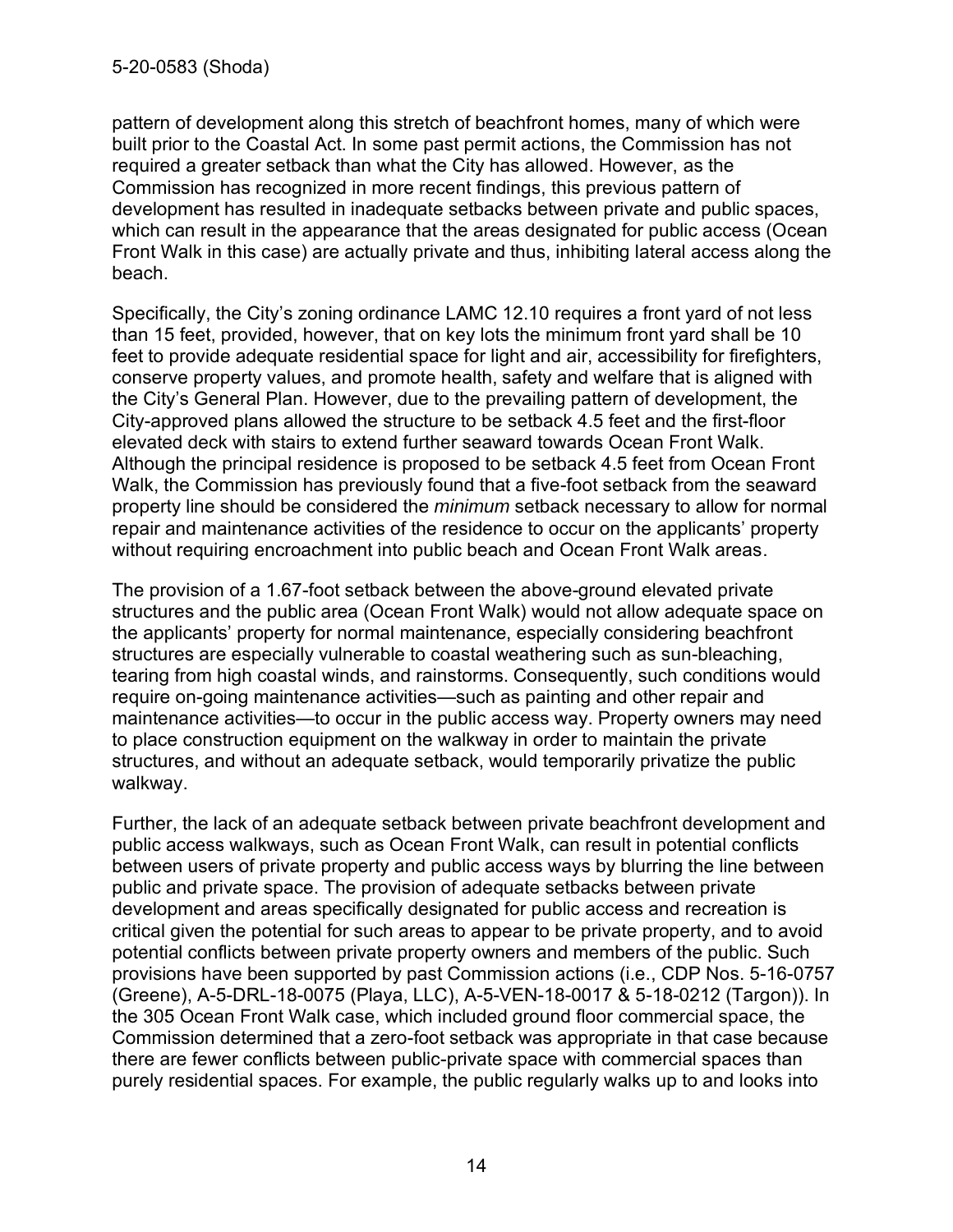the windows of commercial establishments, but they would not typically walk as close to private residences.

Relatedly, Section 30214 demonstrates that the Coastal Act recognizes the inherent conflicts between public use and private property that must be managed in a way that maximizes public access while also protecting private property. In this case, Ocean Front Walk is a known, public walkway, and new development should not be allowed to be constructed in a manner that could foreclose the ability of the homeowner to maintain some privacy. As Section 30214 describes, public access may have to be curtailed due to safety issues in some instances if adjacent residential uses are too close and privacy could be compromised. As mentioned before, Ocean Front Walk is supposed to be open for public use. However, if property owners continue to build structures with inadequate setbacks to the public space, homeowners will not have the ability to obtain privacy, and they may attempt to restrict or modify public access to the public walkway in front of their homes.

Overall, reduced structural setbacks have led to inadequate setbacks between the private and public spaces, which could result in public access conflicts and could result in the loss of public access in this area. Therefore, the Commission imposes **Special Condition 1**, which requires that the proposed development have at least a five-foot front (seaward side) setback on all above-grade permanent structures (including elevated decks, stairs, and other permanent accessory structures) and requires the applicants to submit revised plans showing these changes for review and approval by the Executive Director prior to the issuance of the permit.

There is an existing fence that extends beyond the front property line. However, the applicant is proposing to remove this encroachment. To memorialize, this Special Condition 1 also requires that all improvements that extend beyond the front property line be removed. The Commission also imposes **Special Condition 8,** which prohibits any private use or development of the public right-of-way of Ocean Front Walk.

**Special Condition 9** requires the applicant to comply with local government requirements but clarifies that in the event of conflict between the terms and conditions imposed by the City and those of this coastal development permit, the terms and conditions of this permit (CDP No. 5-20-0583) shall prevail.

#### **Parking**

The public access policies of the Coastal Act provide for the protection and enhancement of all people's opportunity to access the coast and enjoy coastal recreation. This includes Section 30252, which states that new development should maintain and enhance public access to the coast by providing adequate parking facilities or providing substitute means of serving the development through public transportation.

Adequate on-site parking is necessary and provides relief for the general lack of onstreet parking that is otherwise utilized by the public to access the coastal zone in Venice. A total of four onsite parking spaces are proposed for this project: two tandem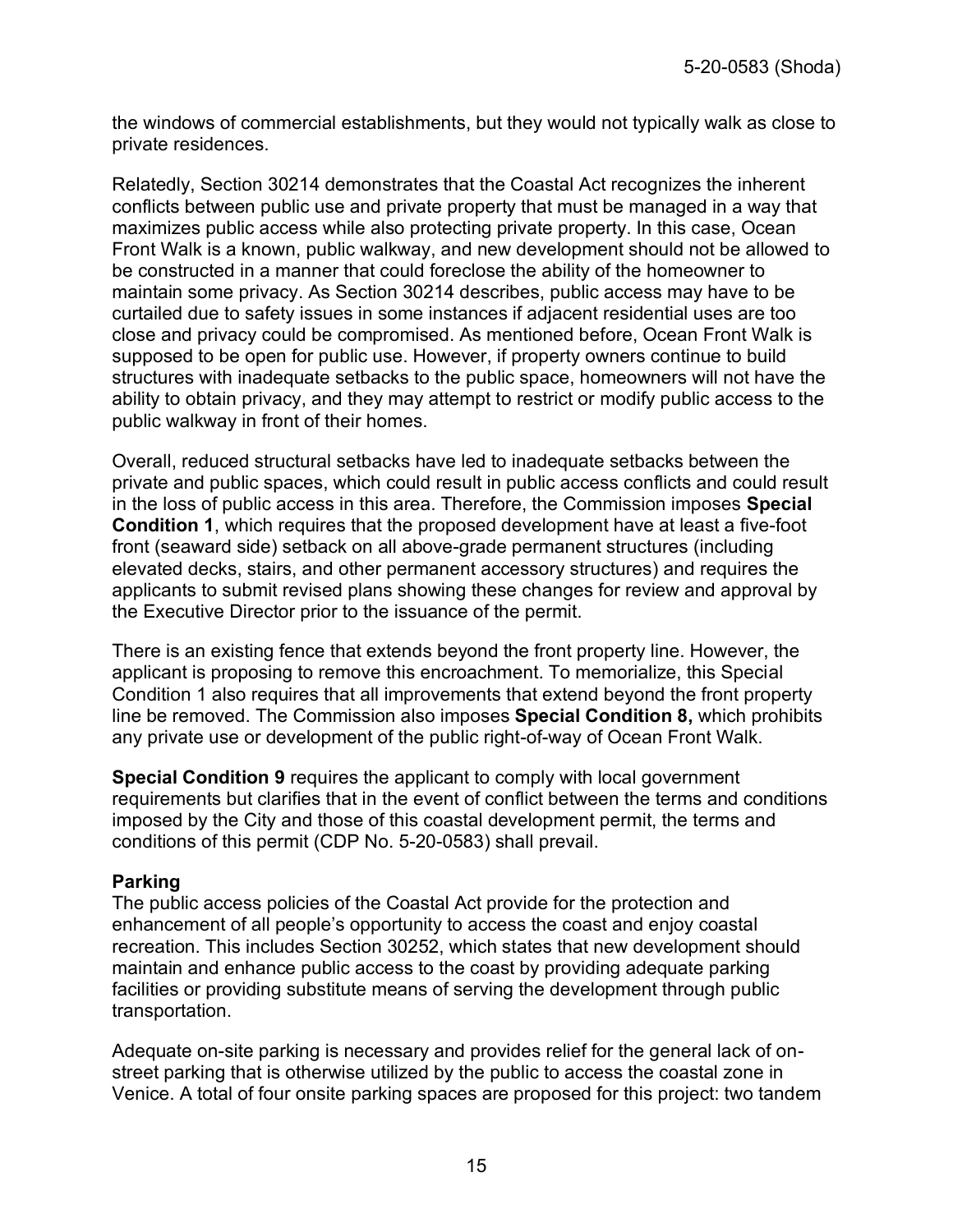covered parking spaces in the garage for both the proposed single-family residence and ADU, all accessed from Speedway (public alley). The spaces for the single-family residence are consistent with the certified LUP parking requirements for a single-family residence on lots less than 35 feet in width and adjacent to an alley, which requires two spaces pursuant to Policy II.A.3. In addition, the total of four proposed onsite parking spaces are consistent with the public access policies of the Coastal Act. To ensure that any future changes are consistent with the policies of the Coastal Act, any deviation from the approved plans must be submitted for review by the Executive Director to ensure that the changes do not require an amendment to this permit or a new coastal development permit; therefore, the Commission imposes **Special Condition 4**.

#### **Construction Staging**

Construction projects can adversely impact public access by displacing otherwise available on-street, public parking spaces or by blocking traffic. During construction, measures should be implemented to ensure that temporary impacts to public access are avoided. Therefore, **Special Condition 7** requires that all construction equipment to be stored overnight shall be stored on-site, outside the public street, Ocean Front Walk, and the public beach parking lot. The proposed project is on an existing private residential lot. Therefore, no long-term, post-construction impacts are anticipated.

#### **Conclusion**

Therefore, for the reasons detailed above, the proposed project, as conditioned, conforms to Sections 30210, 30211, 30212, 30214, and 30221 of the Coastal Act.

## <span id="page-15-0"></span>**D. COMMUNITY CHARACTER**

Section 30250 of the Coastal Act states:

(a) New residential, commercial, or industrial development, except as otherwise provided in this division, shall be located within, contiguous with, or in close proximity to, existing developed areas able to accommodate it or, where such areas are not able to accommodate it, in other areas with adequate public services and where it will not have significant adverse effects, either individually or cumulatively, on coastal resources. In addition, land divisions, other than leases for agricultural uses, outside existing developed areas shall be permitted only where 50 percent of the usable parcels in the area have been developed and the created parcels would be no smaller than the average size of surrounding parcels. (b) Where feasible, new hazardous industrial development shall be located away from existing developed areas. (c) Visitor-serving facilities that cannot feasibly be located in existing developed areas shall be located in existing isolated developments or at selected points of attraction for visitors.

Section 30251 of the Coastal Act states:

The scenic and visual qualities of coastal areas shall be considered and protected as a resource of public importance. Permitted development shall be sited and designed to protect views to and along the ocean and scenic coastal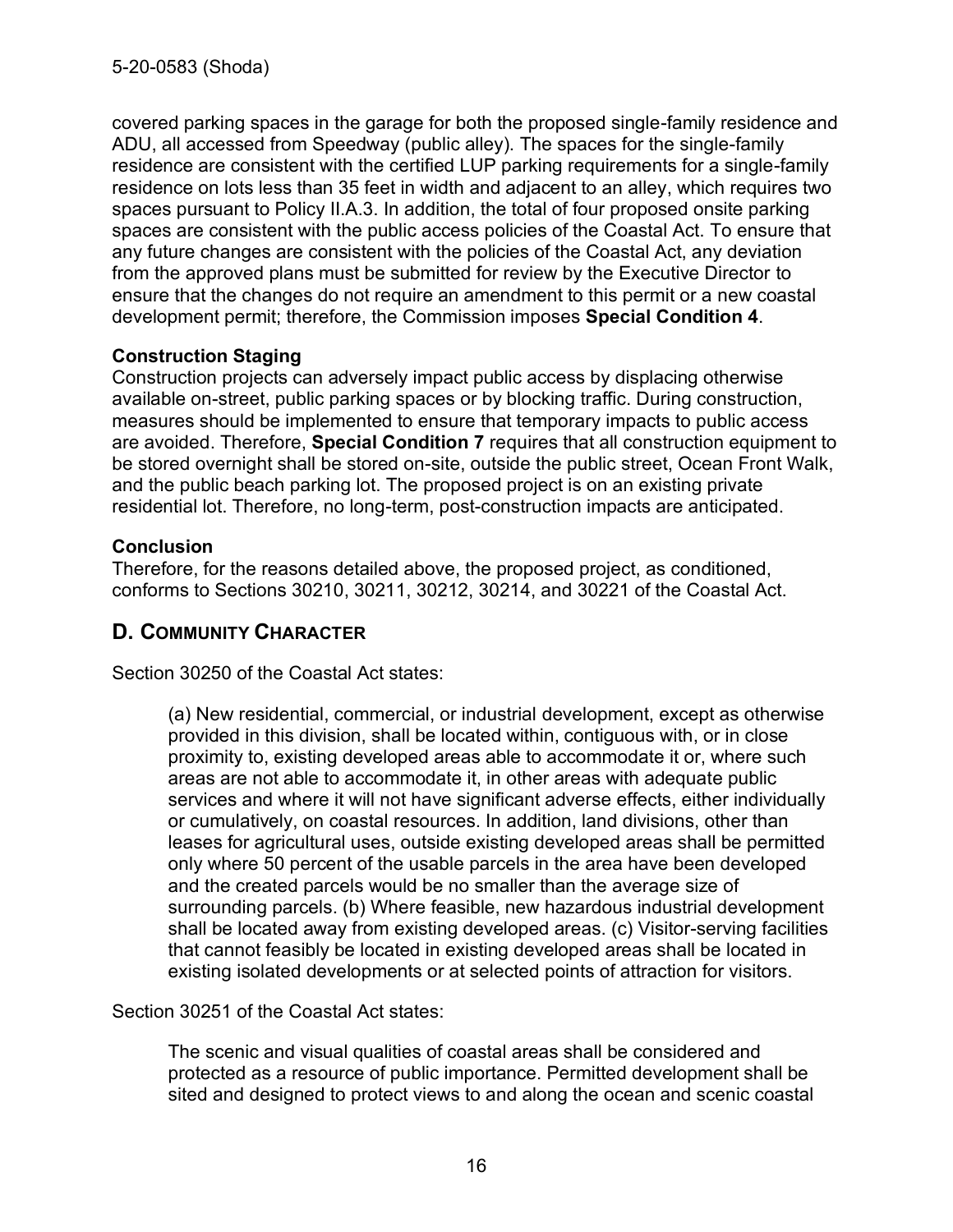areas, to minimize the alteration of natural land forms, to be visually compatible with the character of surrounding areas....

Section 30253(e) of the Coastal Act states:

Where appropriate, protect special communities and neighborhoods that, because of their unique characteristics, are popular visitor destination points for recreational uses.

Venice Certified Land Use Plan Policy I.A.1. (Residential Development) states:

The maximum densities, building heights and bulks for residential development in the Venice Coastal Zone shall be defined by the Land Use Plan Maps and Height Exhibits (Exhibits 9 through 16), and the corresponding land use categories and the development standards as described in this LUP. Refer to Policies II.C.10 for development standards for walk streets and to Policies II.A.3 and 4 for parking requirements.

a. Roof Access Structures. Building heights and bulks shall be controlled to preserve the nature and character of existing residential neighborhoods. Residential structures may have an enclosed stairway (roof access structure) to provide access to a roof provided that:

i. The roof access structure shall not exceed the specified flat roof height limit by more than 10 feet;

ii. The roof access structure shall be designed and oriented so as to reduce its visibility from adjacent public walkways and recreation areas;

iii. The area within the outside walls of the roof access structure shall be minimized and shall not exceed 100 square feet in area as measured from the outside walls; and,

iv. All roof access structures shall be set back at least 60 horizontal feet from the mean high tide line of Ballona Lagoon, Venice Canals, Grand Canal and the inland side of the Esplanade (City right-of-way).

Notwithstanding other policies of this LUP, chimneys, exhaust ducts, ventilation shafts and other similar devices essential for building function may exceed the specified height limit in a residential zone by five feet.

Venice Certified Land Use Plan Policy I. A. 7.C (Multi-family Residential – Low Medium II Density, Marina Peninsula) states:

Use: Two units per lot, duplexes and multi-family structures.

Density: One unit per 1,200 square feet of lot area. Lots smaller than 4,000 square feet are limited to a maximum density of two units per lot.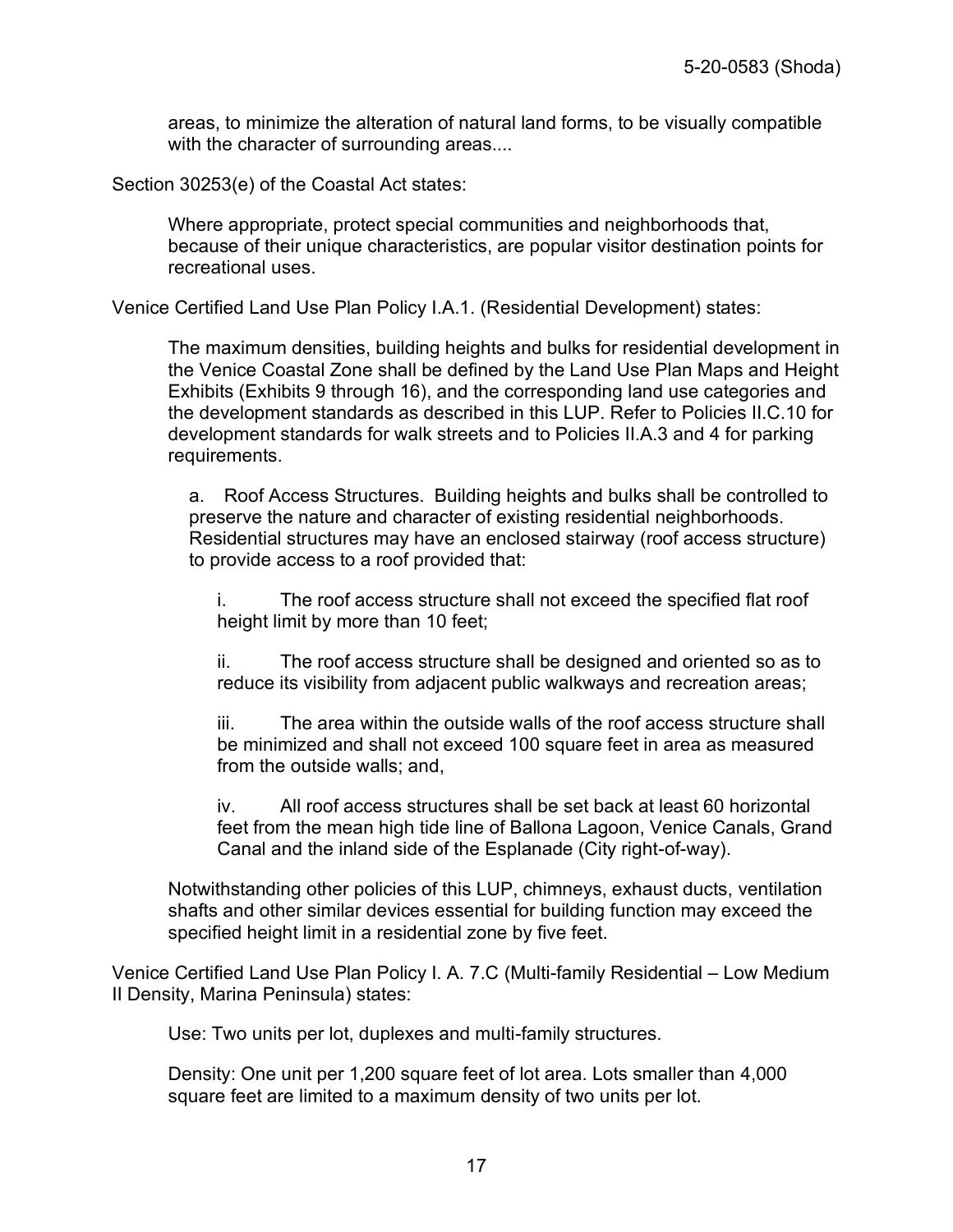Yards: Yards shall be required in order to accommodate the need for fire safety, open space, permeable land area for on-site percolation of stormwater, and onsite recreation consistent with the existing scale and character of the neighborhood.

Height: Not to exceed 35 feet. Structures located along walk streets are limited to a maximum height of 28 feet. (See LUP Policy I.A.1 and LUP Height Exhibits 13- 16).

Venice Certified Land Use Plan Policy I. E. 2, Scale, states in relevant part:

New development within the Venice Coastal Zone shall respect the scale and character of the community development. Buildings which are of a scale compatible with the community (with respect to bulk, height, buffer and setback) shall be encouraged. All new development and renovations should respect the scale, massing, and landscape of existing residential neighborhoods.

Venice Certified Land Use Policy I. E. 3, Architecture, states:

Varied styles of architecture are encouraged with building façades which incorporate varied planes and textures while maintaining the neighborhood scale and massing.

As discussed below, the applicant has designed the proposed project in compliance with the above-stated LUP building standards in order to obtain the required coastal development permit, and to also obtain approval from the City pursuant to the Venice Specific Plan. The proposed project is in the Dual Permit Jurisdiction and has received a local coastal development permit (DIR-2018-6400-CDP-MEL-SPP) from the Los Angeles Department of City Planning. No appeal of the local action was filed.

#### **Residential Density**

The applicant is proposing to construct a single-family residence and an accessory dwelling unit. The proposed project complies with the Low Medium II Density designation of the certified LUP and its density limit. In its November 2, 2000 staff report for the certification of the Venice LUP, the Commission found that "properties designated with this land use category could be developed with single family residences, duplexes, and in some cases, multiple unit apartments and condominiums." Policy 1.A.7.C allows for the construction of up to two units per lot, duplexes and multifamily structures, with one unit per 1,200 square feet of lot area. Consistent with the City's uncertified zoning ordinance for ADUs and JADUs, an ADU and a JADU may also be constructed on the site. The proposed single-family residence and ADU will maintain the character of this area of Venice and is consistent with both the Venice LUP and Coastal Act community character policies (Sections 30251 and 30253(e)). This residence also increases housing density on the lot, which is currently developed with a single-family residence and could provide a more affordable housing opportunity (as compared to a single-family residence without an ADU) in a coastal area that has been impacted by rising housing costs and housing shortages.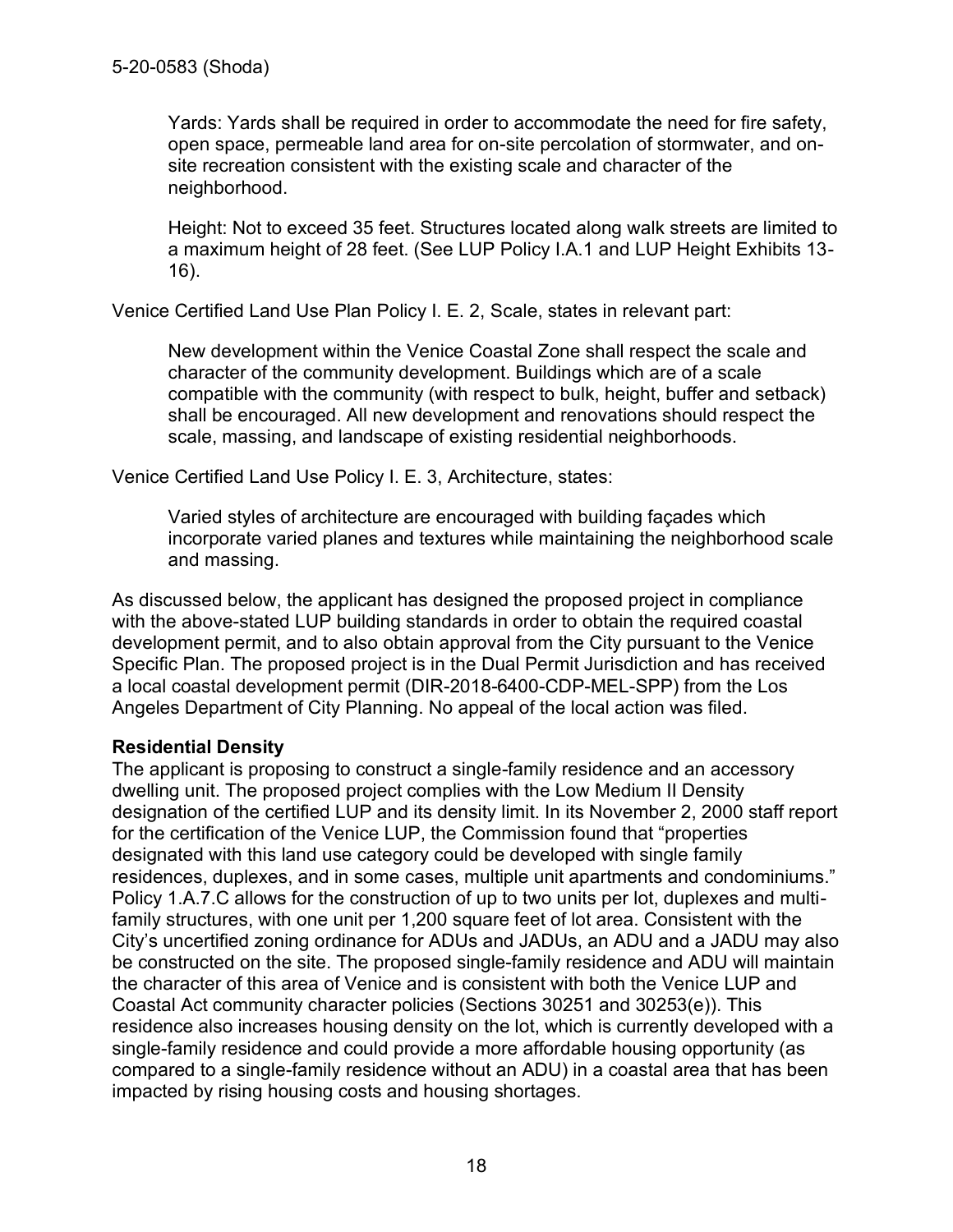#### **Building Height**

Building height and bulk can also affect the scenic and visual qualities of coastal areas. In prior actions, the Commission and the City have both consistently limited the height of structures in order to preserve the character of the Venice area. Development along Ocean Front Walk on the Marina Peninsula subarea has been limited to a height of 35 feet.

The Commission-certified Venice LUP maintains the 35-foot height limit for all development in the subject neighborhood. The proposed single-family residence and detached ADU atop the garage do not exceed a height of 35 feet (**[Exhibit 2](https://documents.coastal.ca.gov/reports/2021/3/Th13f/Th13f-3-2021-exhibits.pdf)**). The permit is conditioned to limit the height of the proposed single-family residence to a maximum of 35 feet as measured above grade.

No portion of the two structures are permitted to exceed 35 feet in height, except for chimneys, ducts and ventilation shafts, which are limited to 40 feet, and roof access structures, which are limited to 45 feet. The certified LUP states "[h]eight shall be measured as the vertical distance from base elevation … to the highest point of the roof or parapet wall, excluding roof deck railings that do not exceed 36 inches and are of a open design."

The proposed roof deck railing for the single-family residence is an open design and will not exceed 42 inches (3.5 feet) in height (as measured above the roof). In addition, the primary single-family residence will be topped with a 40-square-foot roof access structure that will extend to a height of approximately 44 feet above grade, which is below the permissible maximum height limit of 45 feet for such structures at the subject site.

The detached ADU and garage will have a maximum roof height of approximately 33.5 feet above grade (including an approximately 3.5-foot high (above roof) parapet wall). Furthermore, the proposed ADU will be topped with an approximately 30-square-foot roof access structure that will extend to a height of approximately 42.3 feet above grade, which is also below the permissible maximum height limit of 45 feet for such structures at the subject site.

Therefore, the proposed project meets the specific height requirements of the LUP. Pursuant to **Special Condition 1** and **4,** no changes to the approved plans can be made without a Commission-approved permit amendment unless the Executive Director determines that no permit amendment is required.

Therefore, the Commission finds that the proposed project as conditioned conforms to the Venice LUP and Section 30251 of the Coastal Act. As conditioned, the scenic and visual qualities of the area will not be negatively impacted by the proposed project.

#### **Building Setback**

The Venice LUP includes setback requirement for all development proposed along the Marina Peninsula.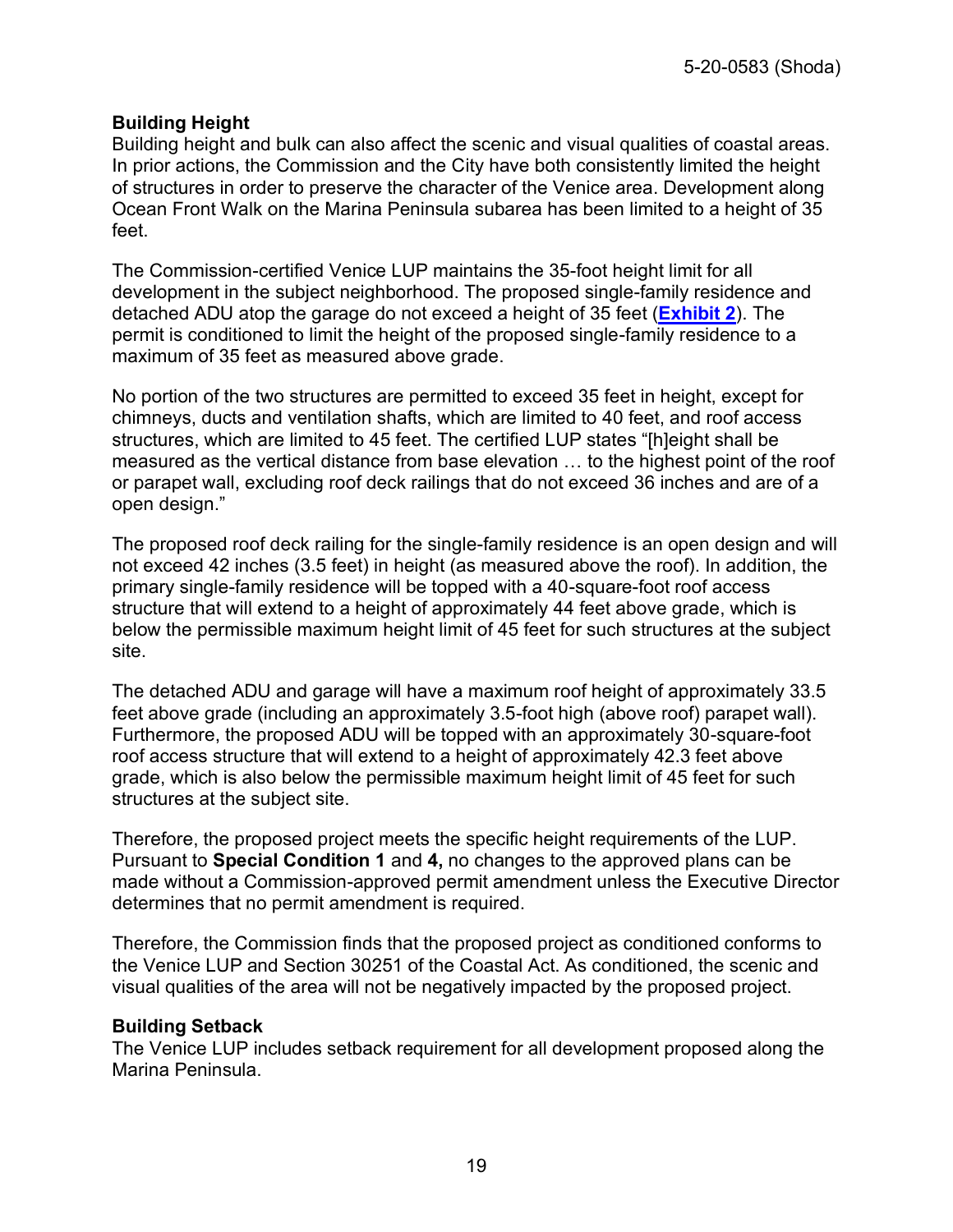Regarding yards, the Venice LUP states that "yards shall be required in order to accommodate the need for fire safety, open space, permeable land area for on-site percolation of stormwater, and on-site recreation consistent with the existing scale and character of the neighborhood." The LUP does not include specific setback requirements for development on lots designed Low II Medium Density in the Marina Peninsula subarea.

The applicant is proposing a 4.5-foot front (seaward) setback. Stairs, a deck, and landscaping are proposed within the front yard setback area. In addition, landscaping is proposed within the approximately 4-foot-wide side yards. An approximately 2.58-foot rear yard setback is proposed. However, as discussed in greater detail in Section IV.C (Public Access) above, the Commission is requiring a minimum five-foot front (seaward) yard setback without encroachments at this site to avoid any potential for public access impacts. Therefore, the Commission imposes **Special Condition 1**, which requires the submittal of final revised project plans with no building and other permanent encroachments within the five-foot setback area.

There is an existing fence that extends beyond the front property line. However, the applicant is proposing to remove this encroachment. To memorialize, this Special Condition 1 also requires that all improvements that extend beyond the front property line be removed.

#### **Character**

A mix of two- to four- story single-family residences and multi-family residential structures, with or without roof decks and roof access structures, surround the project site to the northwest and southeast, and are either similar in size or significantly larger than the proposed project (see **[Exhibit 2](https://documents.coastal.ca.gov/reports/2021/3/Th13f/Th13f-3-2021-exhibits.pdf)**). Consequently, is not anticipated to have an adverse cumulative effect with regard to the surrounding character.

To the east of the project site is Speedway (public alley), and to the west is Ocean Front Walk, the public beach boardwalk, which is just landward of a public beach parking lot on Venice Beach.

Venice LUP Policy I.E.2 requires that new development must respect both the scale and character of the community development. At the same time, Policy I.E.3 allows that varied styles of architecture are encouraged, while maintaining the neighborhood scale and massing. Therefore, new development need not be identical to the homes in the surrounding neighborhood; rather, a variety of styles and appearances are part of Venice's unique character. While the Venice LUP primarily addresses compatibility with community character and protection of Venice's special status through objective building standards, such as setbacks, height and density, there is also a subjective component.

Here, the proposed project is consistent with the density, height, setback, and floor area requirements of the LUP. These requirements were incorporated into the LUP (which was certified by the Commission in 2001) in order to protect community character and Venice's special community status, and the LUP contemplated and allowed for some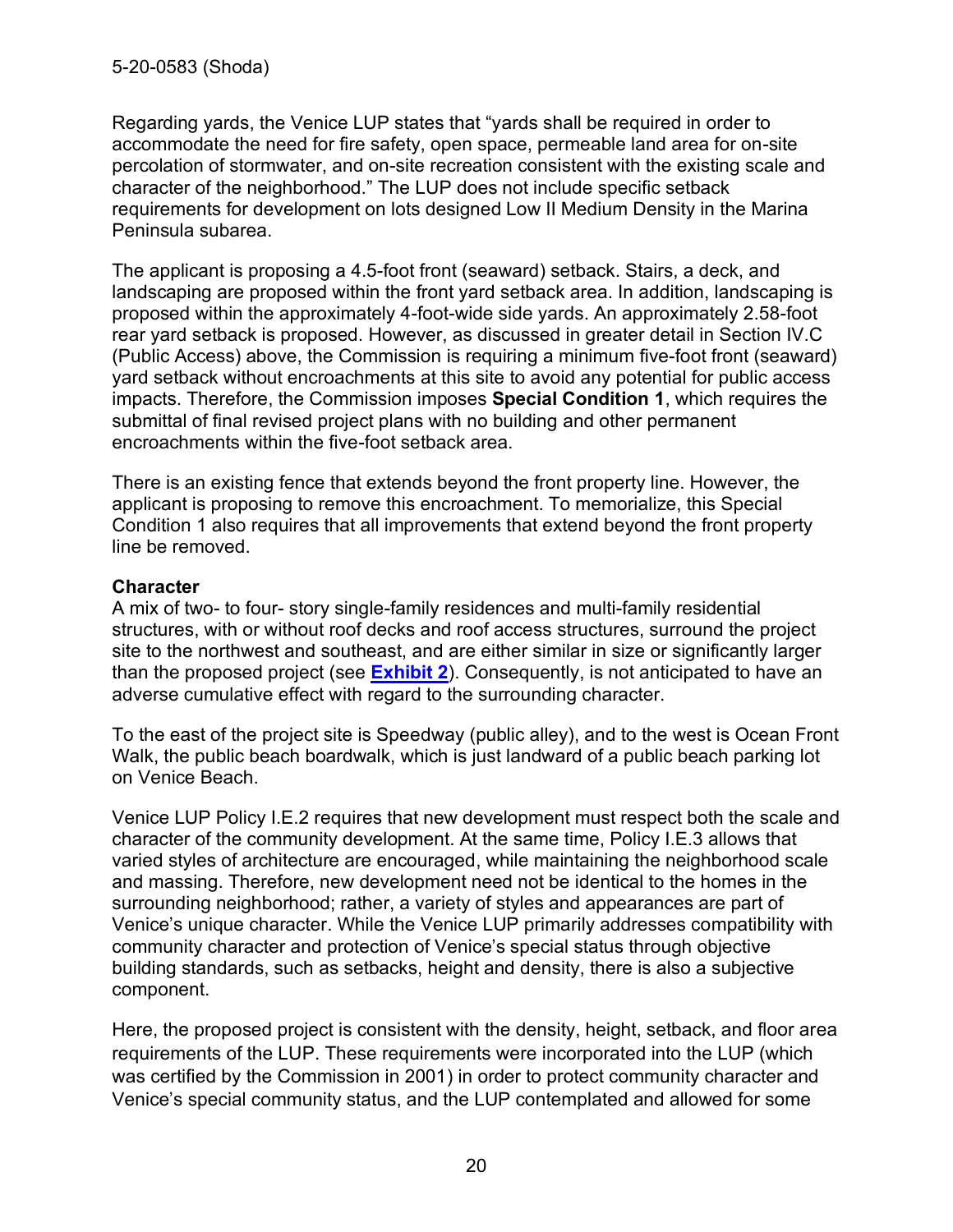larger homes to be built consistent with Chapter 3 of the Coastal Act. In addition to being consistent with the LUP's building standards, the proposed development simply does not stand out in any significant way from the surrounding neighborhood, particularly in light of the overall eclectic nature of the Venice community.

Therefore, the proposed development is compatible with community character, and is not anticipated to have an adverse cumulative effect with regard to the character of this neighborhood.

#### **Conclusion**

As proposed, the development is consistent with all relevant legal limits on size, height and land use, is on par with residential developments in the area and, thus, preserves community character as required by the Coastal Act. Therefore, as proposed, the development conforms with Sections 30250, 30251, and 30253(e) of the Coastal Act and with the community character policies of the LUP.

# <span id="page-20-0"></span>**E. HAZARDS**

Coastal Act section 30253 states, in part:

New development shall do all of the following:

- (a) Minimize risks to life and property in areas of high geologic, flood, and fire hazard.
- (b) Assure stability and structural integrity, and neither create nor contribute significantly to erosion, geologic instability, or destruction of the site or surrounding area or in any way require the construction of protective devices that would substantially alter natural landforms along bluffs and cliffs...
- (d) Minimize energy consumption and vehicle miles traveled.
- (e) Where appropriate, protect special communities and neighborhoods that, because of their unique characteristics, are popular visitor destination points for recreational uses.

Climate change and sea level rise were not considered when the Commission certified the Venice LUP in 2001. On November 7, 2018, the Commission adopted a science update to its Sea Level Rise Policy Guidance. This guidance document serves as Interpretive Guidelines to help ensure that projects are designed and built in a way that minimizes risks to the development associated with sea level rise and avoids related impacts to coastal resources. These guidelines state, "to comply with Coastal Act Section 30253 or the equivalent LCP section, projects will need to be planned, located, designed, and engineered for the changing water levels and associated impacts that might occur over the life of the development." Additionally, Moffat & Nichol prepared a Venice Sea Level Rise Vulnerability Assessment for the City of Los Angeles in May 2018, which provides information regarding the potential impacts of sea level rise in Venice.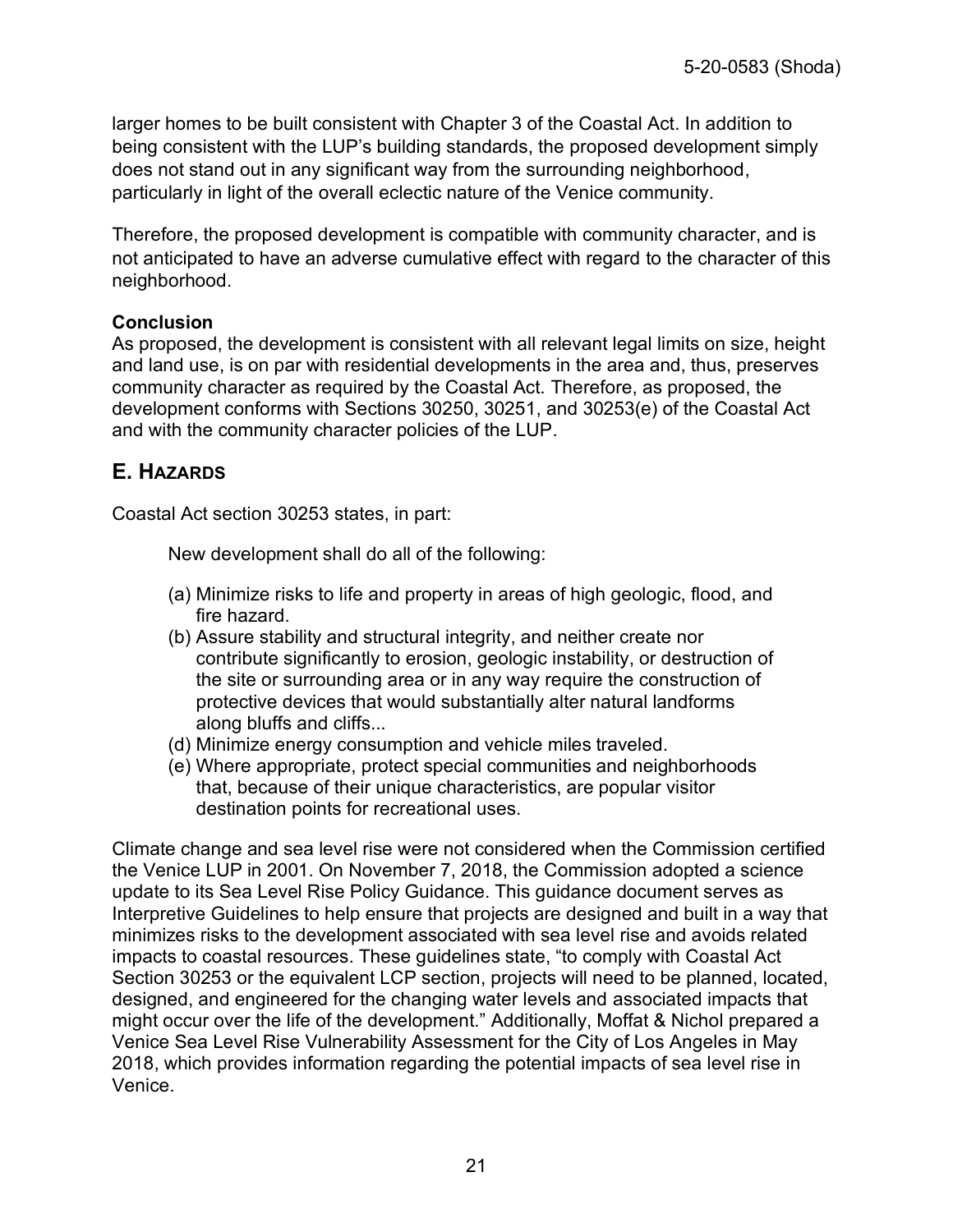The proposed development is located in close proximity to Venice beach and the Pacific Ocean. Development adjacent to the ocean is inherently hazardous. According to the Our Coast Our Future (OCOF) model, which, like the City's Vulnerability Assessment, uses Coastal Storm Modeling System data, the subject site is located in the Marina Peninsula, which consists of low-lying and relatively isolated areas. Under a mediumhigh risk aversion scenario, 2.5 feet of sea level rise is possible within the next 40 years and a rise in sea levels of up to 6.6 feet is projected to occur between 2090 and 2100 with current development and emission patterns (this does not account for ice sheet loss), which is within the anticipated 75-100 year life of the proposed development. The OCOF model indicates the project site may be subject to storm coastal flooding with 6.6 feet of sea level rise (see Figure 2 below). The Commission cannot determine with absolute certainty that the proposed residential development will be impacted by sea level rise-related hazards before the end of its economic life, although the current best available science indicates that some impacts are likely.

**Figure 2** Coastal and Inland Flooding for 6.6-ft. Sea Level Rise Scenario in the City of Los Angeles Venice subarea, including the project site.



Source: Venice Sea Level Rise Vulnerability Assessment by Moffat & Nicol (May 2018)

The applicant's hazards analysis (Anchor Qea; March 2020) states that the finished floor elevations of the proposed structures varies from the seaward side to the landward side: on the landward side, it will be +14.6 feet NAVD88 to +14.8 feet NAVD88; while on the seaward side, it will be 15.4 ft. NAVD88. However, the lowest *habitable* finished floor elevation will be 19.0 feet NAVD88, which Anchor Qea states is above the 2100 tidal levels based on project sea level rise (SLR) over the next 80 years (design life of the proposed development) for the medium-high risk aversion SLR projection pursuant to the Commission's SLR guidance document.

The applicant's geotechnical report (GeoConcepts, Inc.; June 2, 2020) states that the site is suitable for the proposed improvements from a geotechnical engineering and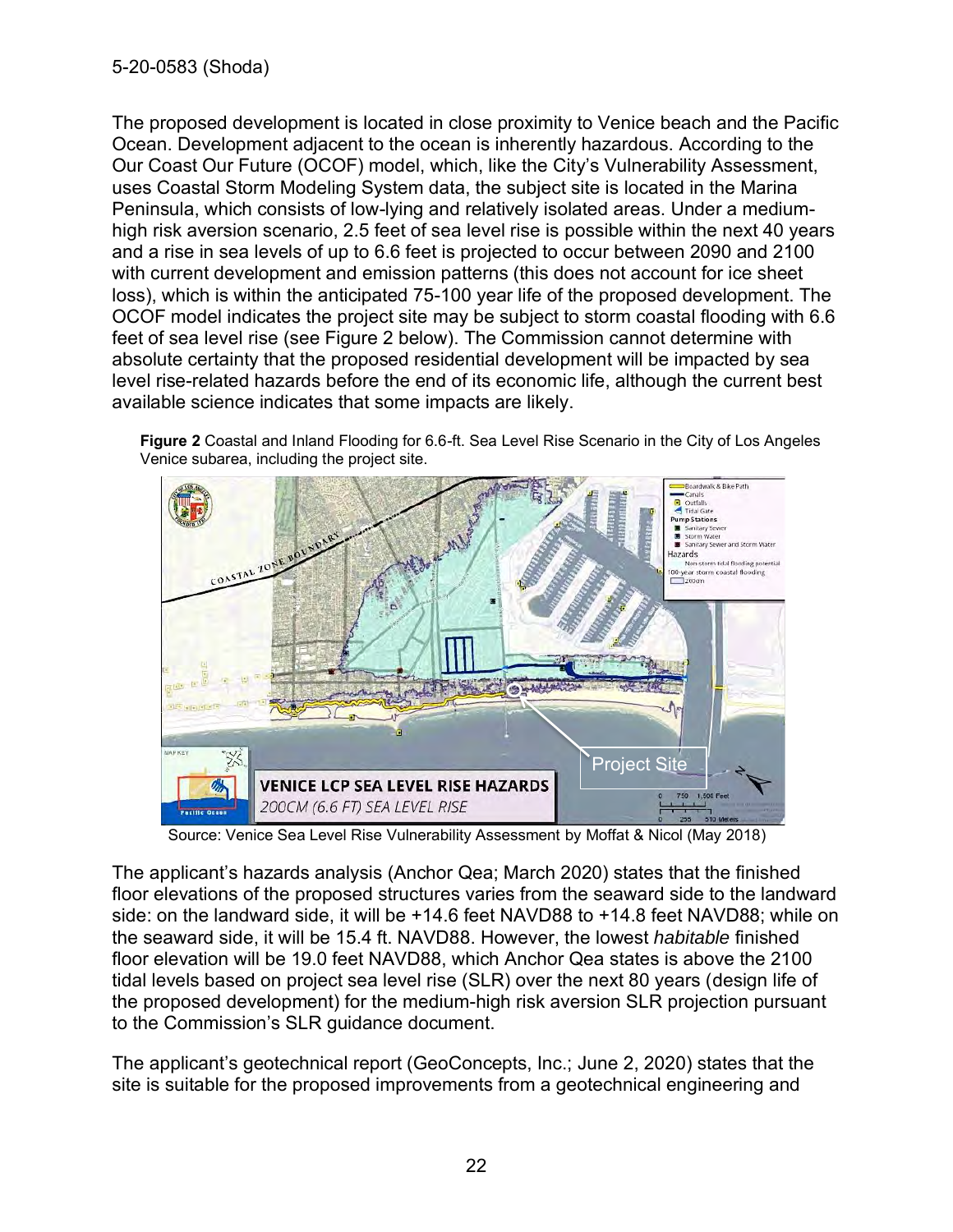geology standpoint. The applicant's geotechnical consultants indicates that although they did not have any data for the existing groundwater elevation, they concluded that

"…given that the project is located on the beach, it is reasonable to assume that the existing groundwater elevation is approximately mean sea level (MSL), which is +2.6 ft NAVD88. If it is assumed that the groundwater elevation will increase the same amount as SLR (+6.8 ft in Year 2100) then MSL would be +9.4 ft. NAVD88 in Year 2100. Since the lowest structure floor elevation (+14.4 ft. NAVD88) is 5.0 ft above the estimated groundwater elevation in Year 2100, the structure floor would not be in contact with groundwater."

The applicant is not proposing underground construction (with the exception of caisson pilings) and only limited grading is proposed so the water table will not be impacted by construction.

Given the risks and vulnerabilities the site faces with regard to flood hazards for the life of the development, **Special Conditions 2 and 3** require the applicant to assume the risks of pursuing development in a hazardous area, waive the applicant's right to install shoreline protective devices, and remove the development approved by this permit if deemed unsafe by a government entity. In addition, the applicant would be required to remove the approved development if the City or any other government agency with legal jurisdiction has issued a final order, not overturned through any appeal or writ proceedings, determining that the structures are currently and permanently unsafe for occupancy or use due to coastal hazards and that there are no measures that could make the structure suitable for habitation or use without the use of shoreline protective devices.

To minimize the project's impact on shoreline processes, and to minimize risks to life and property, the development has been conditioned to: require a drainage and runoff control plan to direct, treat, and minimize the flow of water offsite; and to require that the landowner and any successor-in-interest assume the risk of undertaking the development.

Caisson pilings are proposed to support the load of the proposed housing units and to place the first floors of the structures at a reasonable elevation to avoid foreseeable flood risks, and to address liquefaction concerns. Given the size and spacing and perpendicular orientation to the shoreline, the Commission's senior coastal engineer has determined that proposed caisson pilings will not serve as shore protection devices over the lifespan of the development.

In addition, to ensure that any prospective future owners of the property are made aware of the applicability of the conditions of this permit, **Special Condition 10** requires the applicant to record a deed restriction acknowledging that, pursuant to the subject permit (CDP No. 5-20-0583), the California Coastal Commission has authorized development on the subject property, subject to terms and conditions that restrict the use and enjoyment of the subject property; and imposing the Special Conditions of this permit as covenants, conditions and restrictions on the use and enjoyment of the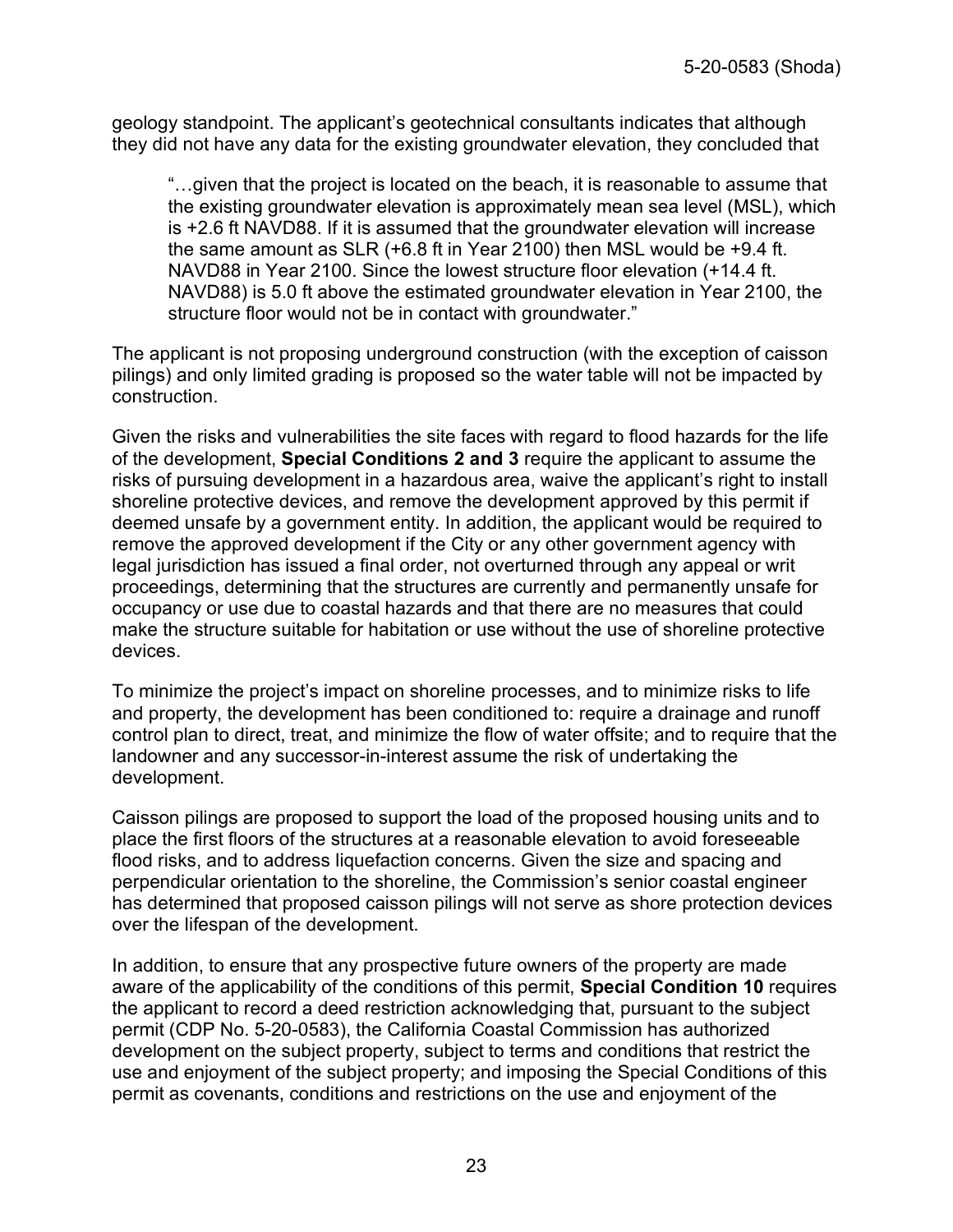property. The deed restriction will additionally provide notice of potential hazards of the property, and the risks of flooding and other sea level rise impacts towards the end of the development's economic life.

Section 30253 of the Coastal Act requires siting new development such that it minimizes risks to life and property in flood hazard areas, assures stability and structural integrity, and does not require the construction of protective devices that substantially alter natural landforms. Concurrently, and as discussed above, the Coastal Act also requires concentrating development in existing developed areas able to accommodate it (as required by Section 30250), which provides more opportunities for people to live near places they work and recreate, such as the beach. This reduces vehicle miles traveled and preserves open spaces that might otherwise be developed, thereby reducing impacts to coastal resources. Overall, these Coastal Act policies support maintaining housing density in safe areas to assure the stability and structural integrity of development. In this case, the project site is located in a low-lying area vulnerable to flood hazards, but the risks of such flooding have been adequately mitigated through the design of the proposed development.

As conditioned, the Commission finds that the development conforms to the requirements of Section 30253 of the Coastal Act regarding the siting of development in hazardous locations.

# <span id="page-23-0"></span>**F. BIOLOGICAL RESOURCES & WATER QUALITY**

Section 30230 of the Coastal Act states:

Marine resources shall be maintained, enhanced, and where feasible, restored. Special protection shall be given to areas and species of special biological or economic significance. Uses of the marine environment shall be carried out in a manner that will sustain the biological productivity of coastal waters and that will maintain healthy populations of all species of marine organisms adequate for long-term commercial, recreational, scientific, and educational purposes.

Section 30231 of the Coastal Act states:

The biological productivity and the quality of coastal waters, streams, wetlands, estuaries, and lakes appropriate to maintain optimum populations of marine organisms and for the protection of human health shall be maintained and, where feasible, restored through, among other means, minimizing adverse effects of waste water discharges and entrainment, controlling runoff, preventing depletion of ground water supplies and substantial interference with surface water flow, encouraging waste water reclamation, maintaining natural vegetation buffer areas that protect riparian habitats, and minimizing alteration of natural streams.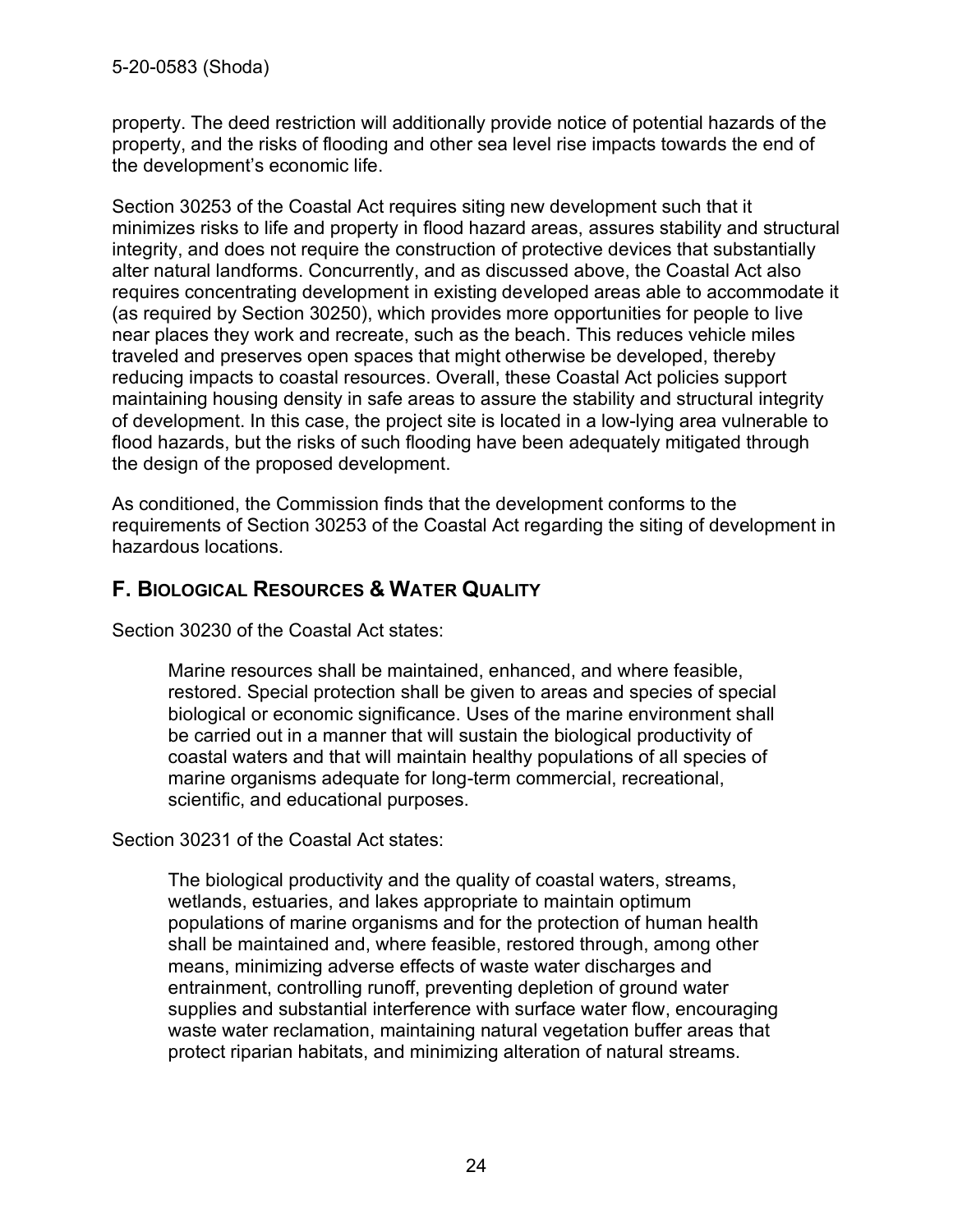#### **Water Quality**

The project site is located in close proximity to Venice Beach and the Pacific Ocean. Sections 30230 and 30231 of the Coastal Act require that marine resources and the biological productivity of coastal water be maintained and enhanced. Stormwater runoff will be diverted to two onsite 200-250-gallon rain tank and permeable areas for percolation, which will help minimize water runoff from the subject site.

**Special Condition 3** requires any debris that falls into the water as a result of coastal hazards to be removed and properly disposed of to prevent adverse impacts to water quality for the life of the development. To avoid water quality impacts during construction, the Commission imposes **Special Condition 5**, which requires the applicant to follow construction best management practices that prevent construction activities and construction related debris from entering and impacting ocean waters. In addition, Special Condition 5 also includes water quality measures to be implemented on-site.

#### **Landscaping**

The applicant is proposing new landscaping. Therefore, **Special Condition 6** requires the applicant to submit a landscape plan utilizing only non-invasive and drought-tolerant plant species (low water use) and water conservative irrigation systems for any new landscaping.

#### **Conclusion**

The development, as proposed and as conditioned, incorporates design features to minimize the effect of construction and post-construction activities on the marine environment. These design features include, but are not limited to, the appropriate management of equipment and construction materials, reducing runoff through the use of permeable surfaces and drainage systems that collect and reduce the amount of runoff that leaves the site, the use of non-invasive drought tolerant vegetation to reduce and treat the runoff discharged from the site, and for the use of post-construction best management practices to minimize the project's adverse impact on coastal waters. Therefore, the Commission finds that the proposed development, as conditioned, conforms with Sections 30230 and 30231 of the Coastal Act regarding the protection of water quality to promote the biological productivity of coastal waters and to protect human health.

# <span id="page-24-0"></span>**G. LOCAL COASTAL PROGRAM (LCP)**

Coastal Act Section 30604(a) states that, prior to certification of a local coastal program ("LCP"), a coastal development permit can only be issued upon a finding that the proposed development is in conformity with Chapter 3 of the Act and that the permitted development will not prejudice the ability of the local government to prepare an LCP that is in conformity with Chapter 3:

(a) Prior to certification of the Local Coastal Program, a coastal development permit shall be issued if the issuing agency, or the commission on appeal, finds that the proposed development is in conformity with the provisions of Chapter 3 (commencing with Section 30200) of this division and that the permitted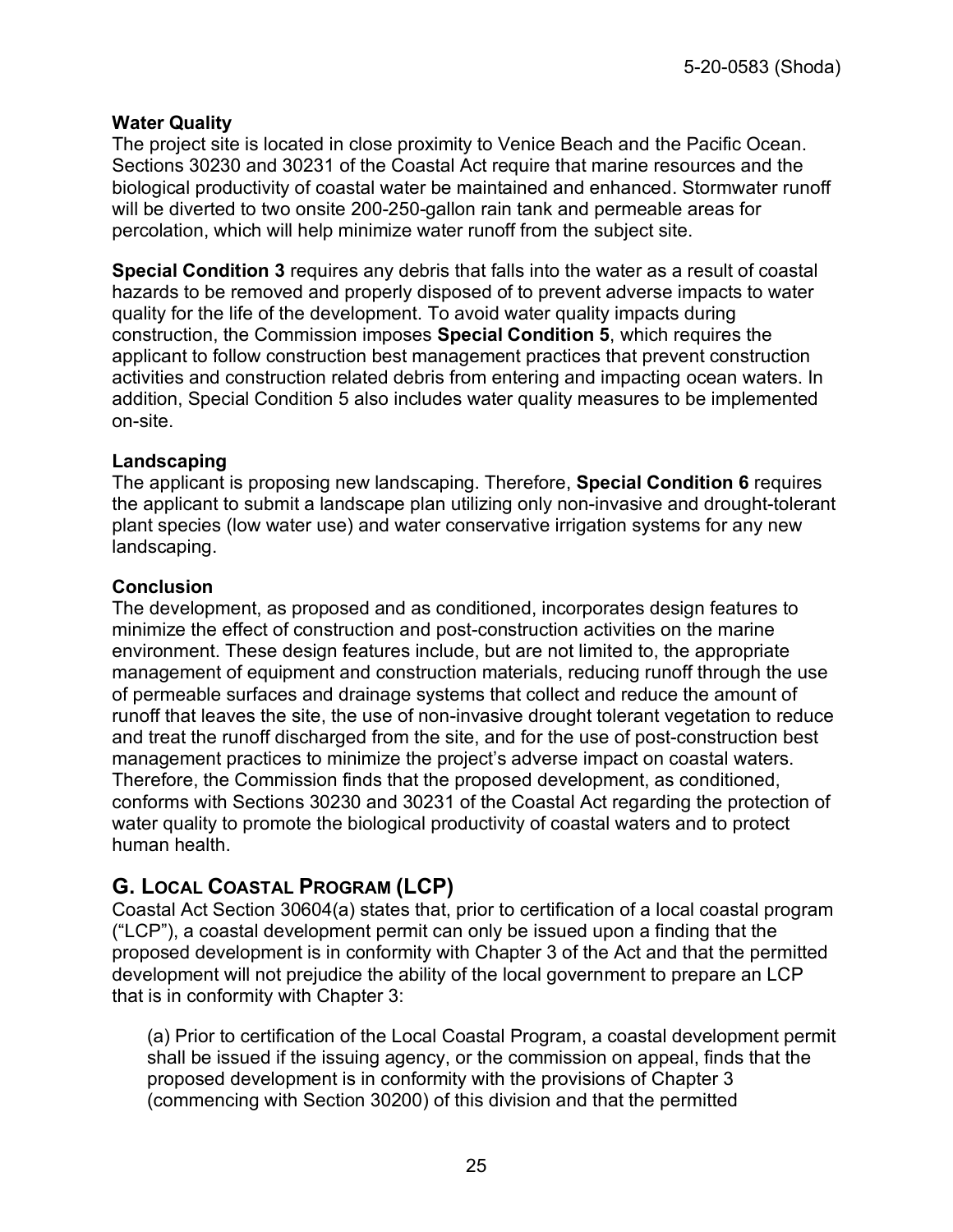development will not prejudice the ability of the local government to prepare a Local Coastal Program that is in conformity with the provisions of Chapter 3 (commencing with Section 30200). A denial of a coastal development permit on grounds it would prejudice the ability of the local government to prepare a Local Coastal Program that is in conformity with the provisions of Chapter 3 (commencing with Section 30200) shall be accompanied by a specific finding which sets forth the basis for such conclusion.

The Venice LUP was certified by the Commission on June 14, 2001 and is advisory in nature and may provide guidance. The proposed development is consistent with Chapter 3 of the Coastal Act and with the certified Land Use Plan for the area. Approval of the project as proposed will not prejudice the ability of the local government to prepare an LCP that is in conformity with the provisions of Chapter 3 of the Coastal Act.

# <span id="page-25-0"></span>**H. CALIFORNIA ENVIRONMENTAL QUALITY ACT (CEQA)**

Section 13096(a) of the Commission's regulations requires Commission approval of Coastal Development Permit applications to be supported by a finding showing the application, as conditioned by any conditions of approval, to be consistent with any applicable requirements of the California Environmental Quality Act (CEQA).

Under Section 15251(c) of Title 14 of the California Code of Regulations, the Commission's CDP regulatory process has been certified as the functional equivalent to the CEQA process. As a certified regulatory program, Section 21080.5(d)(2)(A) of CEQA still applies to the Commission's CDP regulatory process and prohibits a proposed development from being approved if there are feasible alternatives or feasible mitigation measures available, which would substantially lessen any significant adverse effect which the activity may have on the environment. The City of Los Angeles is the lead agency for purposes of CEQA. As noted on the City's staff report dated June 28, 2019, the City determined that the proposed development was categorically exempt from CEQA requirements pursuant to CEQA Guidelines Sections 15301(Class 1) and 15303 (Class 3).

The development, as conditioned, is consistent with the Chapter 3 policies of the Coastal Act. Special Conditions imposed will mitigate adverse impacts to coastal resources and public access. The **Special Conditions** address the following issues: **1)** revised final plans; **2)** assumption of risk; **3)** no future shoreline protective device**; 4)** permit compliance; **5)** construction best management practices, and drainage and run-off control practices; **5)** drought tolerant, noninvasive plants; **7)** construction staging; **8)** local governmental approval; and **9)**  deed restriction. These conditions are imposed to ensure that the vehicle parking spaces are developed and maintained on-site, biological resources and water quality are protected for the life of the project, and risks to life and property from flood hazards are minimized. Therefore, the Commission finds that, as conditioned, there are no feasible alternatives or feasible mitigation measures available which would substantially lessen any significant adverse effect of the proposed project, there are no remaining significant environmental impacts within the meaning of CEQA, and the project is consistent with CEQA and the policies of the Coastal Act.